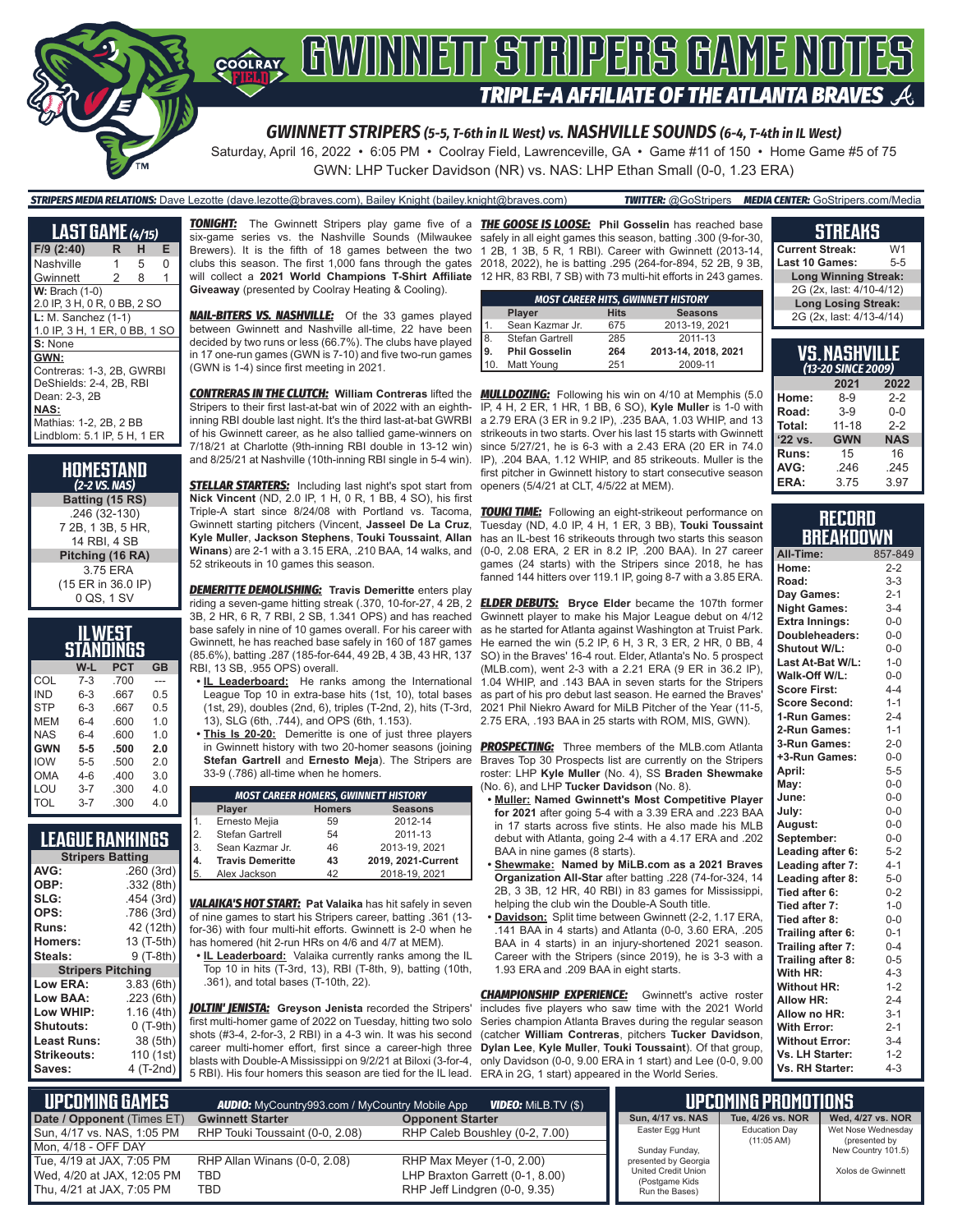



### *SATURDAY, APRIL 16, 2022 VS. NASHVILLE*

|                                                                                                                                                                  |                  |                          |                               | <b>MANAGER MATT TUIASOSOPO</b>                      |                    |                                |                                |                                                                           |               |                  | <b>VS. 2022 OPPONENTS</b>                 |                                    |                                                                |                |
|------------------------------------------------------------------------------------------------------------------------------------------------------------------|------------------|--------------------------|-------------------------------|-----------------------------------------------------|--------------------|--------------------------------|--------------------------------|---------------------------------------------------------------------------|---------------|------------------|-------------------------------------------|------------------------------------|----------------------------------------------------------------|----------------|
| Matt Tuiasosopo is in his second season as the manager of the Stripers in 2022                                                                                   |                  |                          |                               |                                                     |                    |                                |                                | Home                                                                      | Road          | Total            |                                           | Home                               | Road                                                           | <b>Total</b>   |
| He was named the seventh manager in Gwinnett history on 3/30/21, making him                                                                                      |                  |                          |                               |                                                     |                    |                                | <b>IND</b>                     | $0-0$                                                                     | $0-0$         | $0-0$            | <b>BUF</b>                                | $0-0$                              | $0-0$                                                          | $0-0$          |
| the first former Gwinnett player to manage the club (played OF/1B from 2016-17)                                                                                  |                  |                          |                               |                                                     |                    |                                | LOU                            | $0 - 0$                                                                   | $0-0$         | $0-0$            | <b>CLT</b>                                | $0-0$                              | $0-0$                                                          | $0 - 0$        |
| In 2021, he guided the Stripers to a 71-58 record (3rd in Triple-A East Southeast                                                                                |                  |                          |                               |                                                     |                    |                                | <b>MEM</b>                     | $0-0$                                                                     | $3-3$         | $3 - 3$          | <b>DUR</b>                                | $0-0$                              | $0-0$                                                          | $0-0$          |
| Division)  On 5/4/21 at Charlotte, he became the youngest manager in Gwinnett<br>history (34 years, 11 months, 25 days)  From 7/8/21-9/21/21, his Stripers owned |                  |                          |                               |                                                     |                    |                                | <b>NAS</b>                     | $2 - 2$                                                                   | $0 - 0$       | $2 - 2$          | JAX                                       | $0 - 0$                            | $0 - 0$                                                        | $0-0$          |
| the best record in Triple-A Baseball (45-19, .703)  Began his managerial career                                                                                  |                  |                          |                               |                                                     |                    |                                |                                |                                                                           |               |                  | LHV<br><b>NOR</b>                         | $0-0$<br>$0-0$                     | $0-0$<br>$0-0$                                                 | $0-0$<br>$0-0$ |
| with Class-A Rome in 2019, earning Atlanta's Bobby Cox Award for Minor League                                                                                    |                  |                          |                               |                                                     |                    |                                | <b>WEST</b>                    | $2 - 2$                                                                   | $3 - 3$       | $5-5$            | <b>EAST</b>                               | $0-0$                              | $0-0$                                                          | $0-0$          |
| Manager of the Year  Coached at the Braves' Alternate Training Site in 2020.                                                                                     |                  |                          |                               |                                                     |                    |                                |                                |                                                                           |               |                  |                                           |                                    |                                                                |                |
|                                                                                                                                                                  |                  |                          |                               |                                                     |                    |                                |                                |                                                                           |               |                  |                                           |                                    |                                                                |                |
| Tuiasosopo's Managerial Career<br>With Gwinnett (2 Seasons):                                                                                                     |                  |                          | <b>Games</b><br>139           | W-L<br>76-63                                        | <b>PCT</b><br>.547 | <b>Playoffs</b><br>$\mathbf 0$ |                                |                                                                           |               |                  |                                           |                                    |                                                                |                |
| MiLB Career (3 Seasons):                                                                                                                                         |                  |                          | 278                           | 141-137                                             | .507               | $\mathbf 0$                    |                                |                                                                           |               |                  |                                           |                                    |                                                                |                |
|                                                                                                                                                                  |                  |                          |                               |                                                     |                    |                                |                                |                                                                           |               |                  |                                           |                                    |                                                                |                |
|                                                                                                                                                                  |                  |                          |                               |                                                     |                    |                                |                                |                                                                           |               |                  |                                           |                                    |                                                                |                |
|                                                                                                                                                                  |                  |                          | EJECTIONS (0)                 |                                                     |                    |                                |                                |                                                                           |               |                  | LAST AT-BAT WINS (1)                      |                                    |                                                                |                |
| Player/Coach                                                                                                                                                     |                  | Date/Inning              |                               |                                                     | <b>Umpire</b>      |                                |                                | The Stripers are 1-0 (1.000) in games decided in the last at-bat in 2022. |               |                  |                                           |                                    |                                                                |                |
|                                                                                                                                                                  |                  |                          |                               |                                                     |                    |                                |                                | Date/Opponent                                                             |               | <b>Score</b>     |                                           |                                    | Game-Winning Play (*=Walk-Off)                                 |                |
|                                                                                                                                                                  |                  |                          |                               |                                                     |                    |                                |                                | 4/15 vs. Nashville                                                        |               | $2-1$ (8th)      |                                           | William Contreras 2-out RBI double |                                                                |                |
|                                                                                                                                                                  |                  |                          |                               |                                                     |                    |                                |                                |                                                                           |               |                  |                                           |                                    |                                                                |                |
|                                                                                                                                                                  |                  |                          |                               |                                                     |                    |                                |                                |                                                                           |               |                  |                                           |                                    |                                                                |                |
|                                                                                                                                                                  |                  |                          |                               | <b>TEAM DEFENSE (T-1ST IN INTERNATIONAL LEAGUE)</b> |                    |                                |                                |                                                                           |               |                  |                                           |                                    |                                                                |                |
| <b>PCT</b><br>G                                                                                                                                                  | <b>TC</b>        | PO                       | A                             | E                                                   | <b>DP</b>          | <b>TP</b>                      |                                |                                                                           |               |                  |                                           |                                    |                                                                |                |
| .991<br>10                                                                                                                                                       | 349              | 263                      | 83                            | 3                                                   | 9                  | 0                              |                                |                                                                           |               |                  |                                           |                                    |                                                                |                |
| <b>Catchers</b>                                                                                                                                                  | <b>SB</b>        | <b>CS</b>                | <b>ATT</b>                    | <b>PCT</b>                                          | PB                 | W-L                            |                                |                                                                           |               |                  |                                           |                                    |                                                                |                |
| Casteel, Ryan                                                                                                                                                    | 3                | $\mathbf 0$              | 3                             | .000                                                | $\mathbf{1}$       | $1 - 2$                        |                                |                                                                           |               |                  |                                           |                                    |                                                                |                |
| Contreras, William                                                                                                                                               | $\overline{4}$   | 0                        | 4                             | .000                                                | $\overline{2}$     | $2 - 1$                        |                                |                                                                           |               |                  | <b>GWINNETT PLAYERS USED (31 IN 2022)</b> |                                    |                                                                |                |
| Pabst, Arden<br>Tromp, Chadwick                                                                                                                                  | $\mathbf 0$<br>6 | $\Omega$<br>$\mathbf{1}$ | $\mathbf 0$<br>$\overline{7}$ | $---$<br>.143                                       | $\mathbf 0$<br>0   | $0-0$<br>$2 - 2$               |                                |                                                                           | Pitchers (16) |                  |                                           |                                    | Position (15)                                                  |                |
| Total:                                                                                                                                                           | 13               | 1                        | 14                            | .071                                                | 3                  | $5-5$                          | Alaniz, R.J.                   |                                                                           |               |                  | Casteel, Ryan                             |                                    |                                                                |                |
|                                                                                                                                                                  |                  |                          |                               |                                                     |                    |                                | Brach, Brad                    | Brennan, Brandon                                                          |               |                  | Contreras, William<br>Dean, Justin        |                                    |                                                                |                |
|                                                                                                                                                                  |                  |                          |                               |                                                     |                    |                                |                                | Burrows, Thomas                                                           |               |                  | Demeritte, Travis                         |                                    |                                                                |                |
|                                                                                                                                                                  |                  |                          |                               |                                                     |                    |                                | Elledge, Seth                  | De La Cruz, Jasseel                                                       |               |                  | DeShields, Delino<br>Goins, Ryan          |                                    |                                                                |                |
|                                                                                                                                                                  |                  |                          |                               |                                                     |                    |                                |                                | Johnstone, Connor                                                         |               |                  | Gonzalez, Yariel                          |                                    |                                                                |                |
| Outfield Assists (2):                                                                                                                                            | Dean $(3)$       |                          |                               |                                                     |                    |                                |                                | Kingham, Nolan                                                            |               |                  | Gosselin, Phil                            |                                    |                                                                |                |
| Pitcher Pickoffs (2):                                                                                                                                            |                  | Kingham (1), Muller (1)  |                               |                                                     |                    |                                | Lee, Dylan<br>Muller, Kyle     |                                                                           |               |                  | Jenista, Greyson<br>Nogowski, John        |                                    |                                                                |                |
| <b>Catcher Pickoffs (0):</b>                                                                                                                                     |                  |                          |                               |                                                     |                    |                                |                                | Sittinger, Brandyn                                                        |               |                  | Pabst, Arden                              |                                    |                                                                |                |
|                                                                                                                                                                  |                  |                          |                               |                                                     |                    |                                |                                | Stephens, Jackson<br>Tonkin, Michael                                      |               |                  | Shewmake, Braden<br>Tromp, Chadwick       |                                    |                                                                |                |
|                                                                                                                                                                  |                  |                          | <b>STARTS</b>                 |                                                     |                    |                                |                                | Toussaint, Touki                                                          |               |                  | Tucker, Preston                           |                                    |                                                                |                |
|                                                                                                                                                                  |                  |                          | <b>By Batting Order</b>       |                                                     |                    |                                | Vincent, Nick<br>Winans, Allan |                                                                           |               |                  | Valaika, Pat                              |                                    |                                                                |                |
| DeShields (5), Gosselin (5)<br>1:                                                                                                                                |                  |                          |                               |                                                     |                    |                                |                                |                                                                           |               |                  |                                           |                                    |                                                                |                |
| Gosselin (3), Valaika (3), Goins (2), Tucker (2)<br>2:                                                                                                           |                  |                          |                               |                                                     |                    |                                |                                |                                                                           |               |                  |                                           |                                    |                                                                |                |
| 3:<br>Demeritte (10)                                                                                                                                             |                  |                          |                               |                                                     |                    |                                |                                | Italics = Player no longer in Braves organization                         |               |                  |                                           |                                    |                                                                |                |
| Nogowski (5), Contreras (2), Valaika (2), Tucker (1)<br>4:<br>Y. Gonzalez (3), Valaika (3), Contreras (2), Nogowski (1), Tucker (1)<br>5:                        |                  |                          |                               |                                                     |                    |                                |                                |                                                                           |               |                  |                                           |                                    |                                                                |                |
| Shewmake (5), Goins (1), Jenista (1), Nogowski (1), Tucker (1), Valaika (1)<br>6:                                                                                |                  |                          |                               |                                                     |                    |                                |                                |                                                                           |               |                  | <b>BASS-LANTA</b>                         |                                    |                                                                |                |
| Goins (2), Y. Gonzalez (2), Jenista (2), Tromp (2), Casteel (1), Nogowski (1)<br>7:                                                                              |                  |                          |                               |                                                     |                    |                                |                                |                                                                           |               |                  |                                           |                                    | Two players have played for both Gwinnett and Atlanta in 2022: |                |
| Jenista (3), Casteel (2), Tromp (2), Goins (1), Gonzalez (1), Pabst (1)<br>8:<br>Dean (7), Goins (2), Y. Gonzalez (1)<br>9:                                      |                  |                          |                               |                                                     |                    |                                |                                | Contreras, William (C)                                                    |               |                  |                                           |                                    |                                                                |                |
|                                                                                                                                                                  |                  |                          | <b>By Position</b>            |                                                     |                    |                                |                                | Stephens, Jackson (RHP)                                                   |               |                  |                                           |                                    |                                                                |                |
| Tromp (4), Casteel (3), Contreras (3)<br>C:                                                                                                                      |                  |                          |                               |                                                     |                    |                                |                                |                                                                           |               |                  |                                           |                                    |                                                                |                |
| Nogowski (8), Jenista (2)<br>1B:<br>Valaika (6), Goins (3), Gosselin (1)<br>2B:                                                                                  |                  |                          |                               |                                                     |                    |                                |                                |                                                                           |               |                  |                                           |                                    |                                                                |                |
| Y. Gonzalez (6), Gosselin (2), Valaika (2)<br>3B:                                                                                                                |                  |                          |                               |                                                     |                    |                                |                                |                                                                           |               |                  |                                           |                                    |                                                                |                |
| SS: Goins (5), Shewmake (5)                                                                                                                                      |                  |                          |                               |                                                     |                    |                                |                                |                                                                           |               |                  |                                           |                                    |                                                                |                |
| Tucker (4), Gosselin (3), Jenista (2), Demeritte (1)<br>LF:<br>CF: Dean (6), DeShields (4)                                                                       |                  |                          |                               |                                                     |                    |                                |                                |                                                                           |               |                  |                                           |                                    |                                                                |                |
| Demeritte (8), Dean (1), Jenista (1)<br>RF:                                                                                                                      |                  |                          |                               |                                                     |                    |                                |                                |                                                                           |               |                  |                                           |                                    |                                                                |                |
| DH: Contreras (1), DeShields (1), Demeritte (1), Y. Gonzalez (1), Gosselin (1),                                                                                  |                  |                          |                               |                                                     |                    |                                |                                |                                                                           |               |                  |                                           |                                    |                                                                |                |
| Jenista (1), Nogowski (1), Pabst (1), Tucker (1), Valaika (1)                                                                                                    |                  |                          |                               |                                                     |                    |                                |                                |                                                                           |               |                  |                                           |                                    | <b>ATLANTA BRAVES REHAB ASSIGNMENTS (O IN 2022)</b>            |                |
|                                                                                                                                                                  |                  |                          |                               |                                                     |                    |                                | Player                         |                                                                           |               | Injury (IL Date) |                                           |                                    | <b>Rehab Dates</b>                                             |                |
|                                                                                                                                                                  |                  |                          |                               |                                                     |                    |                                |                                |                                                                           |               |                  |                                           |                                    |                                                                |                |
|                                                                                                                                                                  |                  |                          |                               |                                                     |                    |                                |                                |                                                                           |               |                  |                                           |                                    |                                                                |                |
|                                                                                                                                                                  |                  |                          |                               |                                                     |                    |                                |                                |                                                                           |               |                  |                                           |                                    |                                                                |                |
|                                                                                                                                                                  |                  |                          |                               |                                                     |                    |                                |                                |                                                                           |               |                  |                                           |                                    |                                                                |                |
|                                                                                                                                                                  |                  |                          |                               |                                                     |                    |                                |                                |                                                                           |               |                  |                                           |                                    |                                                                |                |
|                                                                                                                                                                  |                  |                          |                               |                                                     |                    |                                |                                |                                                                           |               |                  |                                           |                                    |                                                                |                |
|                                                                                                                                                                  |                  |                          |                               |                                                     |                    |                                |                                |                                                                           |               |                  |                                           |                                    |                                                                |                |
|                                                                                                                                                                  |                  |                          |                               |                                                     |                    |                                |                                |                                                                           |               |                  |                                           |                                    |                                                                |                |
|                                                                                                                                                                  |                  |                          |                               |                                                     |                    |                                |                                |                                                                           |               |                  |                                           |                                    |                                                                |                |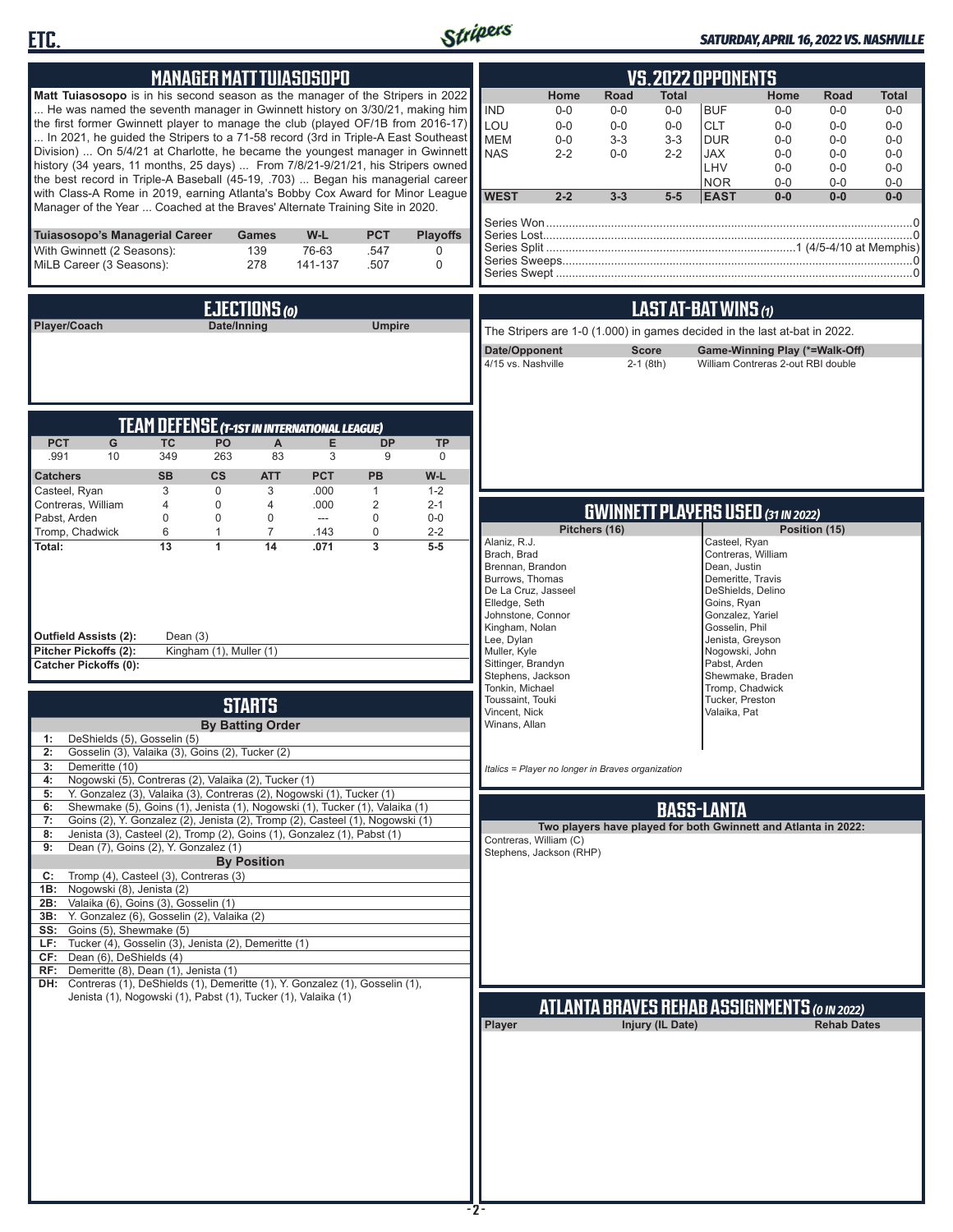# **STARTING PITCHER**



**ON BRAVES 40-MAN ROSTER**

#### *SATURDAY, APRIL 16, 2022 VS. NASHVILLE*

# **22****TUCKER DAVIDSON**

|      |         | <u>744 TUGHLILUAVIDJUN</u>                                         | <b>BIO ON PAGE 38 OF MEDIA GUIDE</b> |
|------|---------|--------------------------------------------------------------------|--------------------------------------|
| B/T: | $\perp$ | <b>BORN:</b> 3/25/96 in Amarillo. TX (age 26)                      |                                      |
| HT:  | 6-2     | <b>ACQUIRED:</b> Braves' 19th Round Pick in 2016 June draft out of |                                      |
| WT:  | 215     | Midland College (Midland, TX).                                     |                                      |

*TONIGHT'S START:* **Tucker Davidson** makes his first Triple-A start of the year in game five of a six-game series vs. Nashville ... It is his ninth career start and appearance with Gwinnett (3-3, 1.93 ERA, 1.07 WHIP, .209 BAA in 8 starts since 2019) ... Makes his fifth career start at Coolray Field (2-2, 2.70 ERA, 1.30 WHIP, .257 BAA) ... Makes his seventh career night start with Gwinnett (3-1, 1.91 ERA, 1.18 WHIP, .229 BAA).

**PROSPECTING:** Davidson is currently ranked the Atlanta Braves' No. 8 prospect by MLB.com. He is the third-highest ranked prospect on Gwinnett's active roster, following LHP **Kyle Muller** (No. 4) and SS **Braden Shewmake** (No. 6).

*2022 WITH ATLANTA:* Made the Atlanta Braves' Opening Day roster for the first time in his career ... Pitched once in relief, 4/11 vs. Washington (2.2 IP, 5 H, 5 ER, 1 HB, 2 BB, 2 SO in 11-2 loss) ... Optioned to Gwinnett on 4/12.

*2022 SPRING TRAINING:* Appeared in two Spring Training games (1 start) for Atlanta, going 0-0 with a 3.60 ERA (2 ER in 5.0 IP), 0.80 WHIP, and .211 BAA.

*2021 REGULAR SEASON:* Over three stints with Gwinnett, went 2-2 with a 1.17 ERA (3 ER in 23.0 IP), 0.70 WHIP, and .141 BAA in four starts ... Opened with the Stripers, going 2-0 with a 0.64 ERA (1 ER in 14.0 IP) in two starts from 5/7-5/12 ... Recalled by Atlanta on 5/17 and made his second career MLB start on 5/18 vs. the New York Mets (ND, 6.0 IP, 5 H, 3 ER, 1 BB, 5 SO) ... Optioned back to Gwinnett on 5/19 ... Made one start on 5/23 at Nashville before being recalled again on 6/3 ... In three June starts for Atlanta, went 0-0 with a 3.21 ERA (5 ER in 14.0 IP) ... Did not allow a run over 11.2 innings from 6/3-6/9 ... Placed on the Braves' 10-day Injured List on 6/16 (left forearm inflammation) ... Transferred to the 60-day IL on 6/24 ... Joined Gwinnett on a rehab assignment on 10/3 and started the Stripers' season finale vs. Jacksonville (loss, 3.0 IP, 3 H, 1 ER, 1 BB, 5 SO in 4-0 loss).

*2021 POSTSEASON:* Added to Atlanta's World Series roster (replacing injured RHP **Charlie Morton**) on 10/27 ... Started Game 5 vs. Houston on 10/31/21, his MLB Postseason debut (ND, 2.0 IP, 2 H, 4 R, 2 ER, 3 BB, 1 SO) ... Exited with a 4-2 lead, but the Braves went on to lose 9-5 to send the Series back to Houston.

| <b>DAVIDSON'S 2022 STATS</b> |           |            |       |       |     |           |           |           |            |
|------------------------------|-----------|------------|-------|-------|-----|-----------|-----------|-----------|------------|
| Team                         | W-L       | <b>ERA</b> | G/GS  | IP    | ER  | <b>HR</b> | <b>BB</b> | <b>SO</b> | <b>BAA</b> |
| ATLANTA (MLB)                | $0 - 0$   | 16.88      | 1/0   | 2.2   | 5   | $\Omega$  |           |           | .385       |
| Gwinnett (AAA)               | $0 - 0$   | $- - -$    | 0/0   | 0.0   |     |           |           |           | .000       |
| MiLB Career:                 | $22 - 26$ | 2.76       | 95/66 | 404.1 | 124 | 17        | 151       | 394       | .246       |
| MLB Career:                  | $0 - 1$   | 5.55       | 6/5   | 24 1  | 15  | 4         | 14        | 22        | 242        |

| DAVIDSON'S 2022 SPLITS (WITH GWINNETT) |                       |                  |                     |  |  |  |
|----------------------------------------|-----------------------|------------------|---------------------|--|--|--|
| Home:                                  | $0-0, - -$ ERA $(0G)$ | Road:            | $0-0, - -$ ERA (0G) |  |  |  |
| Day:                                   | $0-0, - -$ ERA $(0G)$ | Night:           | $0-0, - -$ ERA (0G) |  |  |  |
| Starter:                               | $0-0, - -$ ERA $(0G)$ | <b>Reliever:</b> | $0-0, - -$ ERA (0G) |  |  |  |
| Vs. LHB:                               | .000 BAA, 0 HR        | Vs. RHB:         | .000 BAA, 0 HR      |  |  |  |

|         |         |            |   |    | <b>DAVIDSON VS. NASHVILLE</b> |    |           |           |  |
|---------|---------|------------|---|----|-------------------------------|----|-----------|-----------|--|
|         | W-L     | <b>ERA</b> | G | GS | IP                            | ER | <b>HR</b> | <b>BB</b> |  |
| 2021:   | $0 - 1$ | 1.50       |   |    | 6.0                           |    |           |           |  |
| 2022:   | 0-0     | --         |   |    | 0.0                           |    |           |           |  |
| Career: | በ-1     | 1.50       |   |    | 6.0                           |    |           |           |  |

|             | <b>DAVIDSON'S HIGHS &amp; LOWS</b> |                                      |
|-------------|------------------------------------|--------------------------------------|
|             | <b>Season</b>                      | Career (MiLB and MLB)                |
| IP:         | 2.2 (4/11, ATL vs. WAS)            | 8.0 (2x, last: 7/18/19, MIS vs. PNS) |
| $\vert$ so: | 2 (4/11, ATL vs. WAS)              | 10 (6/13/19, MIS vs. MOB)            |
| BB:         | 2 (4/11, ATL vs. WAS)              | 6 (8/3/18, FLA at FTM)               |
| Iн:         | 5 (4/11, ATL vs. WAS)              | 10 (7/17/18, FLA at DUN)             |
| <b>IER:</b> | 5 (4/11, ATL vs. WAS)              | 8 (7/24/18, FLA vs. CHA)             |
| Low-Hit CG: | None                               | None                                 |
| Low-ER CG:  | None                               | None                                 |

#### *DAVIDSON'S CAREER ACCOLADES*

**2019:** Southern League Midseason All-Star ... Southern League Postseason All-Star ... Double-A Mississippi co-Pitcher of the Year ... *Baseball America* Double-A All-Star ... MiLB.com Atlanta Braves Organization All-Star ... **2021:** World Series Champion.

|      | DAVIDSON'S 2022 STARTS (ALL LEVELS) |        |     |  |  |  |  |  |                      |                |              |       |              |  |
|------|-------------------------------------|--------|-----|--|--|--|--|--|----------------------|----------------|--------------|-------|--------------|--|
| Team | Date/Opp.                           | Result | IP. |  |  |  |  |  | H R ER HR BB SO NP-S | <b>Catcher</b> | Opp. Starter | Final | <b>Notes</b> |  |
|      |                                     |        |     |  |  |  |  |  |                      |                |              |       |              |  |

|                     | STRIPERS STARTING PITCHERS (5 IN 2022) |            |    |    |         |                               |                            |                                                    |  |
|---------------------|----------------------------------------|------------|----|----|---------|-------------------------------|----------------------------|----------------------------------------------------|--|
| <b>Pitcher</b>      | W-L                                    | <b>ERA</b> | GS | QS |         | <b>Team W-L Run Support</b>   | <b>Last Gwinnett Start</b> | <b>Final Line</b>                                  |  |
| Davidson, Tucker    | $0-0$                                  | $-1 - 1$   |    |    | $0-0$   | $0.00$ RPG $(0 \text{ Tot.})$ | N/A                        | $- -$                                              |  |
| De La Cruz, Jasseel | $0 - 1$                                | 9.00       |    |    | $0 - 2$ | 3.00 RPG (6 Tot.)             | $4/14$ vs. NAS (L)         | 1.0 IP, 4 H, 4 R, 4 ER, 0 BB, 1 SO, 2 HB (37p/22s) |  |
| Muller, Kyle        | $1 - 0$                                | 2.79       |    |    | $1 - 1$ | 3.50 RPG (7 Tot.)             | 4/10 at MEM (W)            | 5.0 IP, 4 H, 2 R, 2 ER, 1 BB, 6 SO, 1 HR (83p/55s) |  |
| Stephens, Jackson   | $1 - 0$                                | 3.00       |    |    | 1-0     | 4.00 RPG (4 Tot.)             | 4/7 at MEM (W)             | 6.0 IP, 4 H, 2 R, 2 ER, 0 BB, 7 SO (71p/52s)       |  |
| Toussaint, Touki    | $0-0$                                  | 2.08       |    |    | $2 - 0$ | 3.50 RPG (7 Tot.)             | 4/12 vs. NAS (ND)          | 4.0 IP, 4 H, 1 R, 1 ER, 3 BB, 8 SO (80p/48s)       |  |
| Vincent, Nick       | $0-0$                                  | 0.00       |    |    | 1-0     | $0.00$ RPG $(0$ Tot.)         | 4/15 vs. NAS (ND)          | 2.0 IP, 1 H, 0 R, 1 BB, 4 SO (41p/25s)             |  |
| Winans, Allan       | $0-0$                                  | 2.08       |    |    | $0 - 2$ | 3.50 RPG (7 Tot.)             | 4/13 vs. NAS (ND)          | 4.2 IP, 2 H, 0 R, 2 BB, 4 SO (75p/49s)             |  |
| Total:              | $2 - 1$                                | 3.15       | 10 |    | $5 - 5$ | 3.10 RPG (31 Tot.)            |                            |                                                    |  |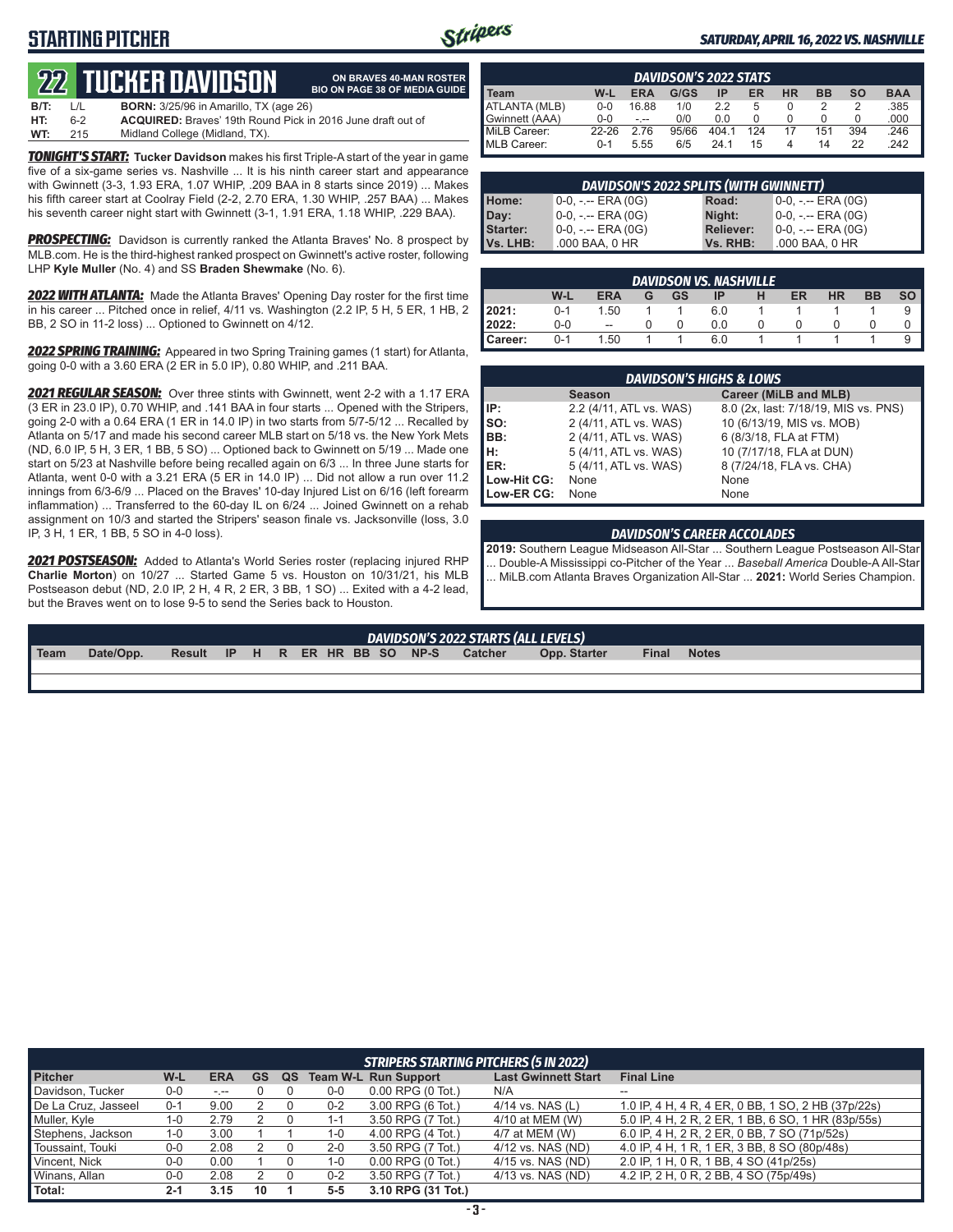### **BULLPEN**



Ī

#### *SATURDAY, APRIL 16, 2022 VS. NASHVILLE*

|                                                                                 |                          |            | <b>STRIPERS PITCHING BREAKDOWN</b> |                          |    |           |                    |           |            |
|---------------------------------------------------------------------------------|--------------------------|------------|------------------------------------|--------------------------|----|-----------|--------------------|-----------|------------|
|                                                                                 | W-L                      | <b>ERA</b> | IP                                 | R                        | ER | <b>HR</b> | <b>BB</b>          | <b>SO</b> | <b>BAA</b> |
| <b>Starters:</b>                                                                | $2 - 1$                  | 3.15       | 40.0                               | 14                       | 14 | 2         | 14                 | 52        | .210       |
| <b>Relievers:</b>                                                               | $3 - 4$                  | 4.40       | 47.0                               | 24                       | 23 |           | 16                 | 58        | .223       |
| Total:                                                                          | $5 - 5$                  | 3.83       | 870                                | 38                       | 37 | 9         | 30                 | 110       | .223       |
| <b>Saves/Opp:</b> 4/7 (57.1%) <b>Holds:</b> 7<br><b>IR/Scored: 10/0 (00.0%)</b> |                          |            |                                    |                          |    |           |                    |           |            |
|                                                                                 | <b>Quality Starts: 1</b> |            |                                    | <b>Complete Games: 0</b> |    |           | <b>Shutouts: 0</b> |           |            |

## **32 R.J. ALANIZ** *- RHP - 30 YRS - McALLEN, TX*

*RELIEF W/GWN:*0-0, 2.70 ERA in 3G *START W/GWN:*0-0, -.-- ERA in 0G *GF:*2 *HOLDS:*0 *SAVES:*1/1 *IR/SCORED:*1/0 *SCORELESS STREAK:*1G (1.1 IP)

- *LAST RELIEF:*4/13 vs. NAS (1.1 IP, 0 H, 0 R, 0 BB, 3 SO, 21p/14s)
- **• 2022: 4/7 at MEM:** Earned a save in his Gwinnett debut (1.0 IP, 0 H, 0 R, 1 SO), finishing off a 5-2 win.
- **• 2022 Spring Training:** 0-0, 9.00 ERA, .400 BAA in 1G with Atlanta.
- **• 2021:** Pitched for both Triple-A Louisville (1-3, 3.46 ERA, .286 BAA, 1 SV in 33G) and Cincinnati (0-0, 3.38 ERA, .111 BAA in 3G).
- **• Triple-A Stops:** Prior to joining Gwinnett, has pitched for Toledo (DET) from 2016- 17, Durham (TB) in 2018, Tacoma (SEA) in 2019, and Louisville (CIN) from 2019- 21 ... Was a part of Durham's Governors' Cup championship team in 2018.
- **• MLB Career:** 1-0, 8.35 ERA, .278 BAA, 0 SV in 15G (0 starts) with Seattle (2019) and Cincinnati (2019, 2021).
- **• Acquired:** MiLB FA (3/20/22) ... Originally signed by the Houston Astros as a nondrafted free agent (8/14/09).

### **53 BRAD BRACH** *- RHP - 36 YRS - FREEHOLD, NJ*

*RELIEF W/GWN:*1-0, 3.60 ERA in 4G *START W/GWN:*0-0, -.-- ERA in 0G *GF:*4 *HOLDS:*0 *SAVES:*1/1 *IR/SCORED:*0/0 *SCORELESS STREAK:*1G (1.0 IP) *LAST RELIEF:*4/15 vs. NAS (win, 2.0 IP, 3 H, 0 R, 0 BB, 2 SO, 39p/26s)

- **• 2022: 4/12 vs. NAS:** On his 36th birthday, earned 1st save with Gwinnett, closing out 4-3 win (1.0 IP, 3 H, 2 ER, 1 BB).
- **• 2022 Spring Training:** 1-0, 0.00 ERA, .250 BAA in 1G with Atlanta.
- **• 2021:** In 35G with Cincinnati, was 1-2 with a 6.30 ERA, .254 BAA, and 1 save ... Also logged 8G with Triple-A Louisville (0-0, 0.00 ERA, 0 ER in 8.2 IP, 15 SO).
- **• Triple-A Stops:** Prior to joining Gwinnett, has pitched for Tucson (SD) from 2011- 13, Norfolk (BAL) in 2014, and Louisville (CIN) in 2021.
- **• MLB Career:** 38-29, 3.55 ERA, .232 BAA, 34 SV in 531G (0 starts) with San Diego (2011-13), Baltimore (2014-18), Atlanta (2018), Chicago Cubs (2019), New York Mets (2019-20), and Cincinnati (2021) ... Pitched in the MLB Postseason for Baltimore (2014, 2016) and Atlanta (2018).
- **• Acquired:** MiLB FA (3/19/22) ... Originally the San Diego Padres' 42nd-round pick in 2008 out of Monmouth University (West Long Branch, NJ).

## **57 BRANDON BRENNAN** *- RHP - 30 YRS - MISSION VIEJO, CA*

*RELIEF W/GWN:*0-1, 24.30 ERA in 4G *START W/GWN:*0-0, -.-- ERA in 0G

*GF:*0 *HOLDS:*1 *SAVES:*0/0 *IR/SCORED:*0/0 *SCORELESS STREAK:*1G (1.0 IP) *LAST RELIEF:*4/15 vs. NAS (1.0 IP, 0 H, 0 R, 1 BB, 3 SO, 23p/15s)

- **• 2022 Spring Training:** 0-0, 20.25 ERA, .429 BAA in 2G with Atlanta.
- **• 2021:** Made 32 relief appearances with Triple-A Worcester (Red Sox), going 1-2 with a 5.97 ERA, .293 BAA, and 1 save (1-for-4) ... Also made 1 MLB appearance with Boston, tossing 3.0 scoreless IP on 6/12 vs. Toronto.
- **• Triple-A Stops:** Prior to joining Gwinnett, has pitched for Charlotte (CWS) from 2017-18, Tacoma (SEA) in 2019, and Worcester (BOS) in 2021.
- **• MLB Career:** 3-6, 4.21 ERA, .214 BAA, 0 SV in 55G (0 starts) with Seattle (2019- 20) and Boston (2021).
- **• Acquired:** MiLB FA (3/10/22) ... Originally the Chicago White Sox' 4th-round pick in 2012 out of Orange Coast College (Costa Mesa, CA).

# **49 THOMAS BURROWS** *- LHP - 27 YRS - FLORENCE, AL*

- *RELIEF W/GWN:*1-0, 6.23 ERA in 4G *START W/GWN:*0-0, -.-- ERA in 0G *GF:*0 *HOLDS:*1 *SAVES:*0/2 *IR/SCORED:*3/0 *SCORELESS STREAK:*-1G
- *LAST RELIEF:*4/15 vs. NAS (BS, 2.0 IP, 0 H, 1 R, 0 ER, 1 HB, 2 BB, 3 SO, 42p/23s) **• 2022: 4/6 at MEM:** Struck out his lone batter faced (Nolan Gorman), stranding 3
- inherited runners and earning his first win of the year. **• GWN Career:** 5-2, 3.68 ERA (36 ER in 88.0 IP), 6 SV in 66G (1 start) since 2019.
- **• 2022 Spring Training:** 0-0, 0.00 ERA, .000 BAA in 1G with Atlanta.
- **• 2021:** Spent entire year with Gwinnett, going 3-1 with a 2.64 ERA, .176 BAA, and 0 saves (0-for-1) in 35G (1 start) ... Led team in relief strikeouts (65).
- **• MLB Career:** Has yet to make his Major League debut.
- **• Acquired:** Via trade with Seattle (1/11/17) ... Originally the Seattle Mariners' 4thround pick in 2016 out of the University of Alabama.

|            |         |            | <b>PITCHING BY MONTH</b> |    |    |           |           |           |            |
|------------|---------|------------|--------------------------|----|----|-----------|-----------|-----------|------------|
|            | W-L     | <b>ERA</b> | IP                       | R  | ER | <b>HR</b> | <b>BB</b> | <b>SO</b> | <b>BAA</b> |
| April:     | $5 - 5$ | 3.83       | 87.0                     | 38 | 37 | 9         | 30        | 110       | .223       |
| May:       | $0 - 0$ | - --       | 0.0                      | 0  | 0  | 0         | 0         | 0         | ---        |
| June:      | $0 - 0$ | - --       | 0.0                      | 0  | 0  | 0         | 0         | 0         | ---        |
| July:      | $0 - 0$ | - --       | 0.0                      | 0  | 0  | 0         | 0         | 0         | ---        |
| August:    | $0 - 0$ | - --       | 0.0                      | 0  | 0  | 0         | 0         | 0         | ---        |
| September: | $0 - 0$ | - --       | 0.0                      | 0  | 0  | 0         | 0         | 0         | ---        |

# **48 JESUS CRUZ** *- RHP - 27 YRS - SALINAS DE HIDALGO, MEXICO*

|                       |  | <b>RELIEF W/GWN: 0-0, -.-- ERA in 0G</b> | <b>START W/GWN: <math>0-0</math>, -.-- ERA in <math>0G</math></b> |                                                                 |  |  |  |
|-----------------------|--|------------------------------------------|-------------------------------------------------------------------|-----------------------------------------------------------------|--|--|--|
| GE: 0                 |  |                                          |                                                                   | <b>HOLDS: 0 SAVES: 0/0 IR/SCORED: 0/0 SCORELESS STREAK: N/A</b> |  |  |  |
| $I$ ACT DELIFE, $N/A$ |  |                                          |                                                                   |                                                                 |  |  |  |

*LAST RELIEF:*N/A

- **• 2022 Spring Training:** Did not pitch in St. Louis's Major League camp ... Released by the Cardinals on 3/30.
- **• 2021:** Logged 37 relief appearances with Triple-A Memphis, going 0-3 with a 3.06 ERA, .223 BAA, and 3 SV (3-for-5) ... Pitched for Aguilas de Mexicali in the Mexican Pacific Winter League (0-1, 2.66 ERA in 21G).
- **• Triple-A Stops:** Prior to joining Gwinnett, pitched for Memphis (STL) in 2019 and 2021 ... Combined to go 6-10 with a 5.42 ERA, .246 BAA, and 3 SV in 100G.
- **• MLB Career:** 0-0, 18.00 ERA, .600 BAA, 0 SV in 1G (0 starts) with St. Louis (2020). **• Acquired:** MiLB FA (4/6/22) ... Originally signed by the St. Louis Cardinals as a non-drafted free agent (7/2/17).

### **55 SETH ELLEDGE** *- RHP - 25 YRS - DALLAS, TX*

| .                                        |  |                                                                          |
|------------------------------------------|--|--------------------------------------------------------------------------|
| <b>RELIEF W/GWN: 0-0, 0.00 ERA in 3G</b> |  | <b>START W/GWN: 0-0, -.-- ERA in 0G.</b>                                 |
| HOLDS: 1<br>GF: 1                        |  | <b>SAVES: 0/0 IR/SCORED: 2/0 SCORELESS STREAK: 3G (3.2 IP)</b>           |
|                                          |  | <b>LAST RELIEF:</b> 4/14 vs. NAS (1.2 IP, 1 H, 0 R, 0 BB, 2 SO, 28p/20s) |

- **• 2022 Spring Training:** Did not pitch for an MLB team this Spring.
- **• 2021:** Pitched for both Triple-A Memphis (2-2, 6.56 ERA, .299 BAA, 2 SV in 30G) and St. Louis (0-0, 4.63 ERA, .302 BAA, 0 SV in 11G).
- **• Triple-A Stops:** Prior to joining Gwinnett, has pitched for Memphis (STL) from 2019-21 (5-3, 5.66 ERA, .270 BAA, 2 SV in 51G) ... Also appeared for the Redbirds in the 2018 PCL Playoffs (0-0, 0.00 ERA in 1G).
- **• MLB Career:** 1-0, 4.63 ERA, .282 BAA, 0 SV in 23G with St. Louis (2020-21).
- **• Acquired:** MiLB FA (3/30/22) ... Originally the Seattle Mariners' 4th-round pick in 2017 out of Dallas Baptist University (TX).

### **51 CONNOR JOHNSTONE** *- RHP - 27 YRS - SAN DIEGO, CA*

| <b>RELIEF W/GWN: 0-0, 1.69 ERA in 3G</b> | <b>START W/GWN: 0-0, -.-- ERA in 0G</b>                         |
|------------------------------------------|-----------------------------------------------------------------|
| GE: 0                                    | <b>HOLDS: 1 SAVES: 0/0 IR/SCORED: 0/0 SCORELESS STREAK: -1G</b> |

- *LAST RELIEF:*4/14 vs. NAS (3.1 IP, 4 H, 1 R, 1 ER, 1 BB, 2 SO, 47p/31s) **• GWN Career:** 7-8, 4.64 ERA (59 ER in 114.1 IP), 0 SV in 48G since 2018 ... Of his 20 career Triple-A starts, 16 came in 2021.
- **• 2022 Spring Training:** 0-0, 0.00 ERA, .000 BAA, 1 SV in 1G with Atlanta.
- **• 2021:** Spent the full year with Gwinnett, going 3-8 with a 4.84 ERA and .258 BAA in 33G (16 starts) ... Was 2-0 with a 2.36 ERA and .191 BAA in 17 relief outings.
- **• MLB Career:** Has yet to make his Major League debut.
- **• Acquired:** Braves' 21st-round pick in 2017 out of Wake Forest University.
- **• Local Product:** Played baseball at Roswell High School (Roswell, GA).

# **39 NOLAN KINGHAM** *- RHP - 25 YRS - LAS VEGAS, NV*

*RELIEF W/GWN:*0-0, 0.00 ERA in 3G *START W/GWN:*0-0, -.-- ERA in 0G *GF:*0 *HOLDS:*0 *SAVES:*0/0 *IR/SCORED:*2/0 *SCORELESS STREAK:*3G (5.2 IP)

- *LAST RELIEF:*4/13 vs. NAS (2.1 IP, 0 H, 0 R, 0 BB, 3 SO, 32p/23s) **• GWN Career:** 0-5, 8.49 ERA (33 ER in 35.0 IP), 0 SV in 10G (6 starts) since 2021.
- **• 2022 Spring Training:** 0-0, 0.00 ERA, .000 BAA, 1 SV in 1G with Atlanta.
- **• 2021:** Pitched for both Double-A Mississippi (6-1, 2.08 ERA, .225 BAA, 2 SV in 12G) and Gwinnett (0-5, 10.13 ERA, .365 BAA in 7G) ... Named Double-A South Pitcher of the Month for June (3-0, 0.83 ERA, 0.83 WHIP, .193 BAA in 5 starts) ... Served as the M-Braves' closer during the Double-A South Championship Series, going 3-for-3 in save chances (2.1 IP, 1 H, 0 R, 0 BB, 2 SO) ... Got the final 3 outs of Mississippi's 2-1 win over Montgomery in Game 5, clinching the title.
- **• MLB Career:** Has yet to make his Major League debut.
- **• Acquired:** Braves' 12th-round pick in 2018 out of the University of Texas.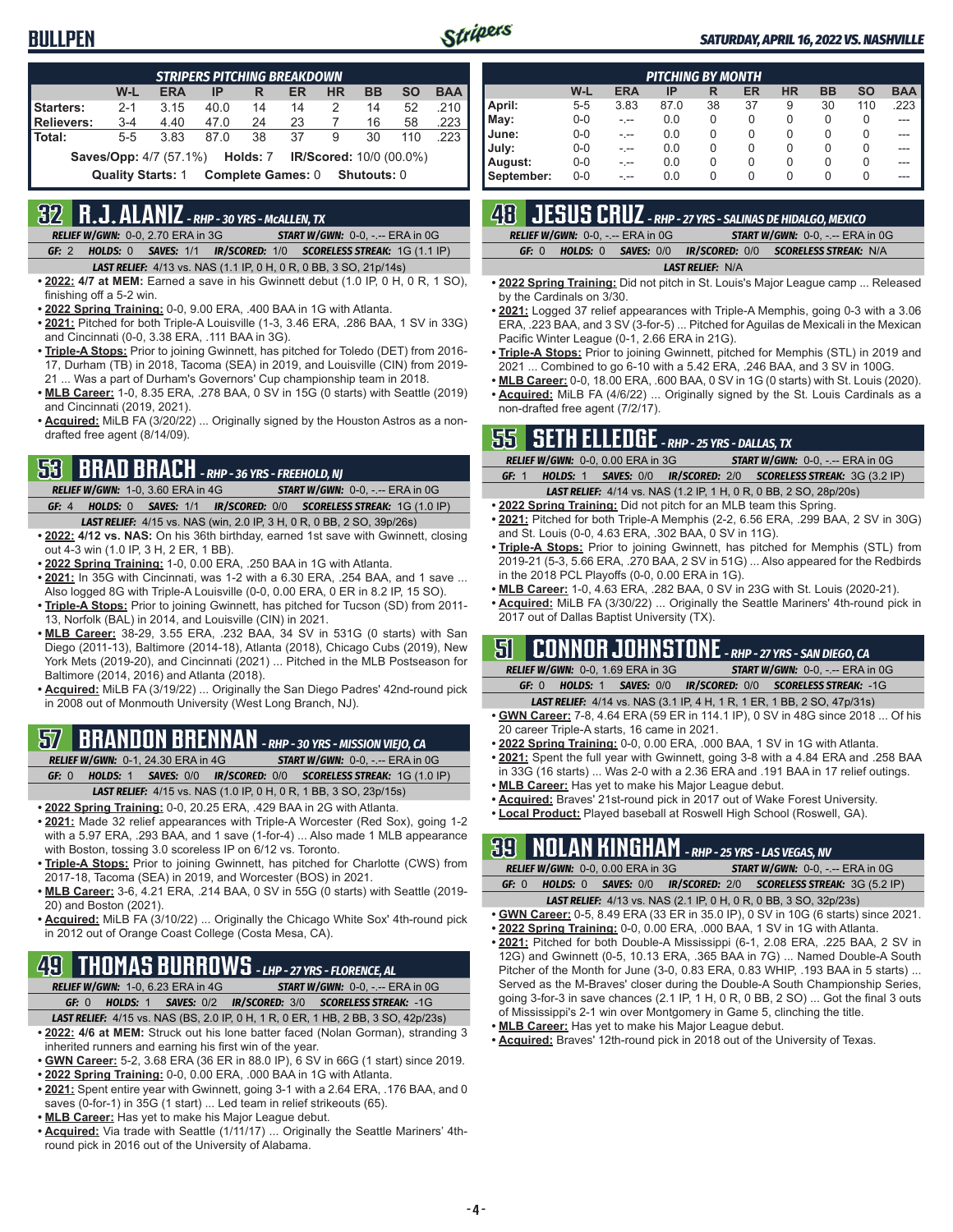### **BULLPEN**

### **58 DYLAN LEE** *- LHP - 27 YRS - DINUBA, CA*

*RELIEF W/GWN:*0-0, 0.00 ERA in 3G *START W/GWN:*0-0, -.-- ERA in 0G *GF:*0 *HOLDS:*1 *SAVES:*0/0 *IR/SCORED:*2/0 *SCORELESS STREAK:*3G (4.1 IP)

- *LAST RELIEF:*4/14 vs. NAS (2.0 IP, 1 H, 0 R, 0 BB, 3 SO, 21p/15s)
- **• GWN Career:** 5-1, 1.47 ERA (8 ER in 49.0 IP), 1 SV in 37G (0 starts) since 2021.
- **• 2022 Spring Training:** 0-0, 9.00 ERA, .357 BAA in 3G with Atlanta.
- **• 2021 w/GWN:** Named Stripers' Most Outstanding Reliever (5-1, 1.54 ERA, .176 BAA, 1 SV in 35G) ... Led GWN relievers (min. 30.0 IP) in BAA, ranked 2nd in ERA. **• 2021 w/ATL:** Made his MLB debut with the Braves, logging 2G in relief in October (0-0, 9.00 ERA, .333 BAA) ... Also made his MLB Postseason debut (0-0, 6.00 ERA, .286 BAA in 3G, 1 start) ... Started Game 4 of the World Series vs. Houston on 10/30 (ND, 0.1 IP, 1 H, 1 ER, 2 BB, 1 SO), becoming the 1st pitcher in MLB history to make his 1st career start in the World Series.
- **• MLB Career:** 0-0, 9.00 ERA, .333 BAA, 0 SV in 2G (0 starts) with Atlanta (2021). **• Acquired:** MiLB FA (4/15/21) ... Originally the Miami Marlins' 10th-round pick in

2016 out of Fresno State University.

# **56 BRANDYN SITTINGER** *- LHP - 27 YRS - ELYRIA, OH*

*RELIEF W/GWN:*1-1, 6.00 ERA in 4G *START W/GWN:*0-0, -.-- ERA in 0G *GF:*0 *HOLDS:*1 *SAVES:*0/0 *IR/SCORED:*0/0 *SCORELESS STREAK:*2G (4.0 IP)

- *LAST RELIEF:*4/15 vs. NAS (2.0 IP, 1 H, 0 R, 1 BB, 3 SO, 37p/26s)
- **• 2022: 4/12 vs. NAS:** Earned his first win with Gwinnett (2.0 IP, 2 H, 0 R in 4-3 win). **• 2022 Spring Training:** 0-0, 11.57 ERA, .333 BAA in 3G with Atlanta.
- 2021: Split time between Double-A Amarillo (0-1, 3.94 ERA, .196 BAA, 1 SV in 12G) and Triple-A Reno (1-1, 4.24 ERA, .209 BAA, 4 SV in 23G) of the Arizona organization ... Also made his MLB debut (0-1, 7.71 ERA, .294 BAA, 0 SV in 5G).
- **• Triple-A Stops:** Prior to joining Gwinnett, had only pitched with Reno in 2021. **• MLB Career:** 0-1, 7.71 ERA, .294 BAA, 0 SV in 5G (0 starts) with Arizona (2021).
- **• Acquired:** MiLB FA (2/20/22) ... Originally the Detroit Tigers' 17th-round pick in 2016 out of Ashland University (Ashland, OH).

# **59 MICHAEL TONKIN** *- RHP - 32 YRS - GLENDALE, CA*

*RELIEF W/GWN:*0-0, 0.00 ERA in 3G *START W/GWN:*0-0, -.-- ERA in 0G *GF:*3 *HOLDS:*0 *SAVES:*2/2 *IR/SCORED:*0/0 *SCORELESS STREAK:*3G (3.0 IP)

*LAST RELIEF:*4/14 vs. NAS (1.0 IP, 0 H, 0 R, 0 BB, 1 SO, 15p/18s)

**• 2022: 4/6 at MEM:** In his first outing in affiliated MiLB since 2019 (with Triple-A Reno), earned a save in his Stripers debut (1.0 IP, 1 H, 0 R, 1 SO in 5-3 win).

- **• 2022 Spring Training:** 0-0, 0.00 ERA, .000 BAA in 3G with Atlanta.
- **• 2021:** Pitched for the Long Island Ducks of the Atlantic League (2-1, 0.53 ERA, 9 SV in 16G), Tijuana of the Mexican League (2-1, 2.00 ERA in 6G), and Aguilas of the Dominican Winter League (1-0, 0.68 ERA in 13G).
- **• Triple-A Stops:** Before joining Gwinnett, pitched for Rochester (MIN) from 2013- 17, San Antonio (MIL) in 2019, and Reno (ARI) in 2019.
- **• MLB Career:** 3-3, 4.43 ERA, .269 BAA, 0 SV in 141G with Minnesota (2013-17).
- **• Acquired:** MiLB FA (1/11/22) ... Originally the Minnesota Twins' 30th-round pick in 2008 out of Palmdale High School (CA).

# **54 NICK VINCENT** *- RHP - 35 YRS - POWAY, CA*

*RELIEF W/GWN:*0-2, 9.00 ERA in 3G *START W/GWN:*0-0, 0.00 ERA in 1G

- *GF:*0 *HOLDS:*1 *SAVES:*0/1 *IR/SCORED:*0/0 *SCORELESS STREAK:*2G (3.0 IP) *LAST RELIEF:*4/12 vs. NAS (hold, 1.0 IP, 0 H, 0 R, 0 BB, 1 SO, 13p/7s)
- **• 2022: 4/15 vs. NAS:** In his first Triple-A start since 2008 with Portland, tossed 2.0 scoreless IP (1 H, 1 BB, 4 SO) in an eventual 2-1 win.
- **• 2022 Spring Training:** 0-0, 54.00 ERA, .714 BAA in 1G with Atlanta.
- **• 2021:** Opened the season with the Texas Rangers, pitching for Triple-A Round Rock (0-0, 4.11 ERA, .273 BAA in 15G) ... Released on 6/22 ... Signed by the Minnesota Twins on 6/23 and joined Triple-A St. Paul (3-1, 4.55 ERA, .228 BAA, 6 SV in 24G)) ... Had his contract selected on 8/10 and logged 7G for the Twins (1-0, 0.71 ERA, .146 BAA, 0 SV).
- **• Triple-A Stops:** Prior to joining Gwinnett, has pitched for 7 Triple-A teams: Portland (SD, 2008), Tucson (SD, 2012-13), El Paso (SD, 2015), Sacramento (SF, 2019), Lehigh Valley (PHI, 2019), Round Rock (TEX, 2021), and St. Paul (MIN, 2021).
- **• MLB Career:** 23-23, 3.30 ERA, .236 BAA, 7 SV in 412G with San Diego (2012-15), Seattle (2016-18), San Francisco (2019), Philadelphia (2019), Miami (2020), and Minnesota (2021).
- **• Acquired:** MiLB FA (3/16/22) ... Originally the San Diego Padres' 18th-round pick in 2008 out of Cal State Long Beach.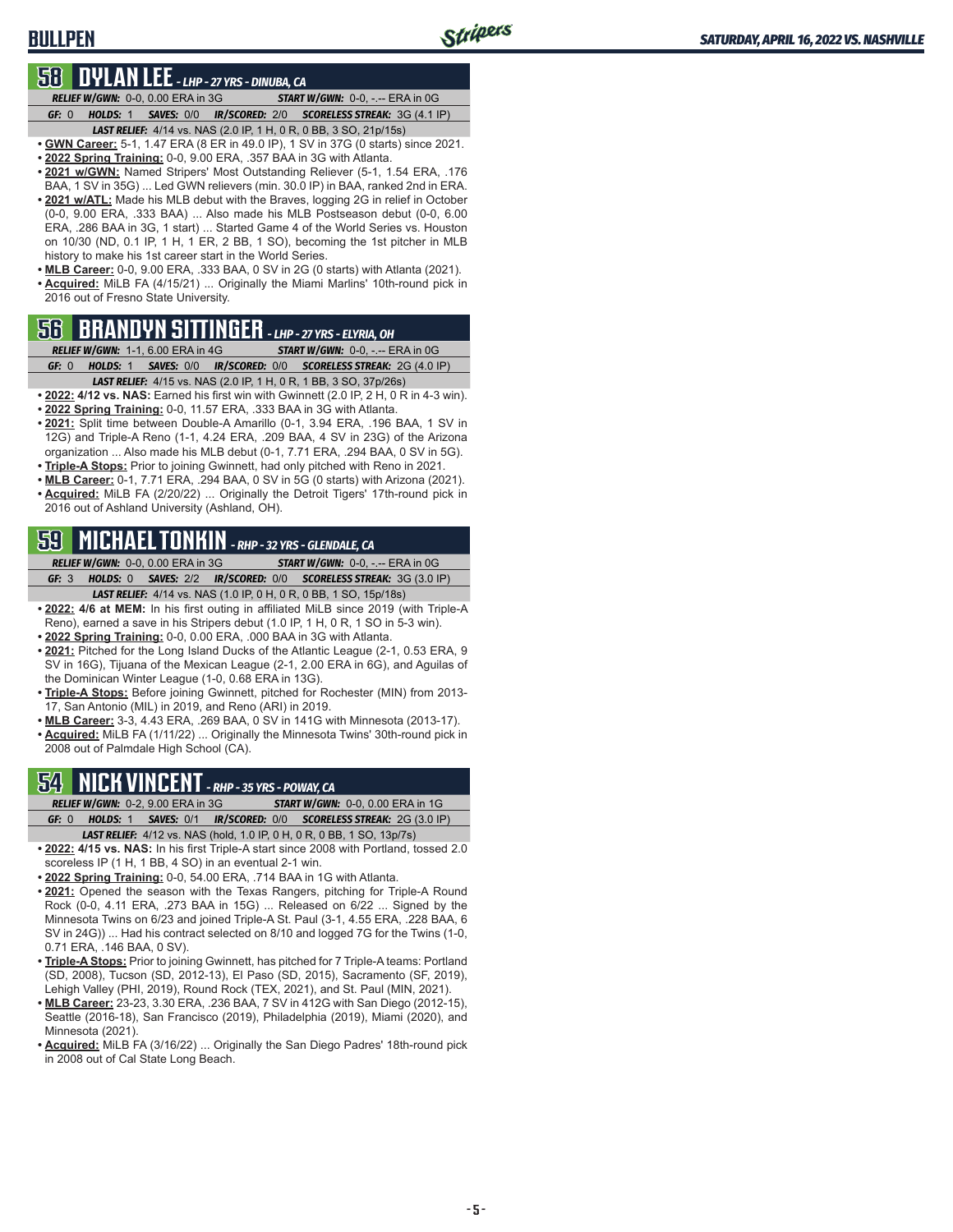# **9 RYAN CASTEEL** *- C - 30 YRS - CHATTANOOGA, TN*

#### *SEASON WITH GWN:*.154, 2 HR, 2 RBI, 0 SB, .829 OPS *HIT STREAK:* 1G (1-4)

**BATTERS**

- *4/15 vs. NAS:*DNP *HOMESTAND:* .250 (1-4), HR, RBI **• 2022:** Both of his hits are solo homers (4/9 at MEM, 4/14 vs. NAS).
- **• GWN Career:** .219 (37-for-169), 6 2B, 0 3B, 10 HR, 30 RBI in 72G since 2021.
- 
- **• 2022 Spring Training:** Did not play in Atlanta's MLB camp.
- **• 2021:** Spent the entire year with Gwinnett, batting .224 (6 2B, 8 HR, 13 R, 28 RBI, .716 OPS) in 68G ... Led the club in pinch-hit at-bats (28) and hits with the bases loaded (4-for-6, .667, 2 2B, 1 HR, 12 RBI, 2.125 OPS).
- **• Triple-A Stops:** Prior to Gwinnett, played for Albuquerque (COL) from 2015-16.
- **• MLB Career:** Has yet to make his Major League debut.
- **• Acquired:** MiLB FA (11/29/21) ... On his 3rd contract with Atlanta (also signed on 1/24/19 and 3/14/21) ... Originally the Colorado Rockies' 17th-round pick in 2010 out of Cleveland State Community College (Cleveland, TN).

# **24 WILLIAM CONTRERAS** *- C - 24 YRS - PUERTO CABELLO, VZ*

*SEASON WITH GWN:*.214, 0 HR, 4 RBI, 0 SB, .670 OPS *HIT STREAK:* 3G (3-10)

- *4/15 vs. NAS:*1-3, 2B, GWRBI, BB *HOMESTAND:* .214 (3-14), 4 RBI **• 2022 w/GWN: 4/15 vs. NAS:** Notched RBI double in 8th of 2-1 win, his 3rd career last-at-bat GWRBI with Gwinnett.
- **• GWN Career:** .284 (48-for-169), 10 2B, 0 3B, 9 HR, 33 RBI, 0 SB, .856 OPS in 48G since 2021.
- **• 2022 w/ATL:** Played in 1G (0-for-4) before being optioned on 4/12.
- **• 2021 w/GWN:** Made his Triple-A debut, batting .290 (8 2B, 9 HR, 26 R, 29 RBI, .873 OPS) in 44G ... Hit safely in 31 of 44G, posting 11 multi-hit efforts ... Named Triple-A East Player of the Week for 7/13-7/18 (.462, 3 HR, 12 RBI, 1.440 OPS). **• 2021 w/ATL:** Recalled 4 times by the Braves, hit .215 (4 2B, 1 3B, 8 HR, 19 R,
- 23 RBI, .702 OPS) in 52G ... Played in 1G during the Postseason (.000, 0-for-1). **• MLB Career:** .220, 5 2B, 1 3B, 8 HR, 24 RBI, 0 SB in 57G with Atlanta (2020-22).
- **• Acquired:** NDFA (2/1/15) out of Puerto Cabello, Venezuela ... Older brother is Chicago Cubs' C Willson Contreras.

# **15 JUSTIN DEAN** *- OF - 25 YRS - MAULDIN, SC*

*SEASON WITH GWN:*.261, 0 HR, 1 RBI, 2 SB, .650 OPS *HIT STREAK:* 3G (5-11) *4/15 vs. NAS:*2-3, 2B *HOMESTAND:* .571 (4-7), SB

**• 2022: 4/7 at MEM:** Notched his first career Triple-A hit and steal (1-for-3).

- **• 2022 Spring Training:** .000 (0-for-7, 2 R, 2 RBI) in 5G with Atlanta.
- **• 2021:** Spent the entire year with Double-A Mississippi, batting .237 (14 2B, 4 3B, 8 HR, 60 R, 34 RBI, 29 SB, .709 OPS) in 99G ... In the Double-A South Championship Series, hit .333 (2 2B, 6 R, 2 RBI, 2 SB) in 5G.
- **• Triple-A Stops:** Is making his Triple-A debut in 2022.
- **• MLB Career:** Has yet to make his Major League debut.
- **• Award Winner:** Was Class-A Rome's Player of the Year in 2019 (.284, 18 2B, 9 3B, 9 HR, 85 R, 46 RBI, 47 SB, .817 OPS in 109G).
- **• Acquired:** Braves' 17th-round pick in 2018 out of Lenoir-Rhyne University (NC).

# **12 TRAVIS DEMERITTE** *- OF - 27 YRS - NEW YORK, NY*

*SEASON WITH GWN:*.333, 2 HR, 7 RBI, 2 SB, 1.153 OPS *HIT STREAK:* 7G (10-27) *4/15 vs. NAS:*1-4, 2B *HOMESTAND:* .313 (5-16), HR, 3 RBI

- **• IL Leaderboard:** As of 4/16, ranks among IL Top 10 in XBH (1st, 10), total bases (1st, 29), doubles (2nd, 6), triples (T-2nd, 2), hits (T-3rd, 13), SLG (6th, .744), and OPS (6th, 1.153).
- **• 2022:** Enters play riding a 7G hitting streak (.370, 10-for-27, 8 XBH, 7 RBI, 1.341 OPS) ... **4/9 at MEM:** Went 3-for-4 (2 2B, HR, 3 RBI, SB) ... **4/14 vs. NAS:** Passed Alex Jackson for 4th place on Gwinnett's career homer list (#43, 2-run, 1-for-5).
- **• GWN Career:** .287 (185-for-644), 49 2B, 4 3B, 43 HR, 137 RBI, 13 SB, .955 OPS in 187G since 2019 ... Has reached base safely in 160 of 187G (85.6%) with the Stripers ... Was an International League Midseason All-Star in 2019.
- **• 2022 Spring Training:** .188 (3-for-16, 1 R) in 7G with Atlanta.
- **• 2021:** In an injury-shortened 2nd season with Gwinnett, hit .282 (15 2B, 21 HR, 51 R, 57 RBI, 7 SB, .938 OPS) in 81G ... His 21 homers led the club and ranked T-7th in the Triple-A East ... Became the 3rd player in Gwinnett history with multiple 20-homer seasons, joining Stefan Gartrell (2011-12) and Ernesto Mejia (2012-13).
- **• Alright, We're Slammin':** Has 6 career grand slams, 4 with Gwinnett (3 in 2021). **• MLB Career:** .217, 8 2B, 2 3B, 3 HR, 14 RBI, 3 SB in 66G with Detroit (2019-20).
- **• Acquired:** Claimed off waivers from Detroit (2/12/21) for his 2nd stint with Atlanta (acquired via trade with Texas on 7/27/16) ... Originally the Rangers' 1st-round pick (30th overall) in 2013 out of Winder-Barrow High School (Winder, GA).

# **26 DELINO DESHIELDS JR.** *- OF - 29 YRS - EASTON, MD*

*SEASON WITH GWN:*.263, 0 HR, 1 RBI, 1 SB, .701 OPS *HIT STREAK:* 1G (2-4) *4/15 vs. NAS:*2-4, 2B, RBI *HOMESTAND:* .273 (3-11), RBI, SB

- 
- **• 2022 Spring Training:** .125 (1-for-8) in 4G with Miami ... Released on 4/3. **• 2021:** Played in the Texas, Boston, and Cincinnati organizations ... Spent time with both Round Rock (TEX) and Worcester (BOS) in Triple-A (.252, 13 2B, 2 3B, 6 HR, 22 RBI, 21 SB in 84G) ... Finished the season in the Majors with the Reds (.255, 5 2B, 1 HR, 6 RBI, 2 SB in 25G).
- **• Triple-A Stops:** Prior to joining Gwinnett, played for Round Rock (TEX, 2015-16, 2018, 2021), Nashville (TEX, 2019), and Worcester (BOS, 2021).
- **• MLB Career:** .246, 81 2B, 19 3B, 19 HR, 139 RBI, 111 SB in 601G with Texas (2015-19), Cleveland (2020), and Cincinnati (2021) ... Played for Texas (2015) and Cleveland (2020) in MLB Postseason (.290, 3 2B, 2 RBI, 1 SB in 7G).
- **• Acquired:** MiLB FA (4/5/22) ... Originally the Texas Rangers' 1st-round pick (3rd overall) in 2014 out of Woodward Academy (College Park, GA).
- **• Bloodlines:** Is the son of Delino DeShields, 13-year MLB infielder (MON, LAD, STL, BAL, CHC) from 1990-2002 ... Finished 2nd in NL R.O.Y. voting in 1990.

# **1 RYAN GOINS** *- INF - 34 YRS - TEMPLE, TX*

*SEASON WITH GWN:*.065, 0 HR, 0 RBI, 0 SB, .130 OPS *HIT STREAK:* -1G (0-3) *4/15 vs. NAS:*0-3 *HOMESTAND:* .100 (1-10)

- 
- **• GWN Career:** .218 (72-for-331), 9 2B, 1 3B, 6 HR, 35 RBI in 99G since 2021.
- **• 2022 Spring Training:** .188 (3-for-16, 1 2B, 1 R, 1 RBI) in 11G with Atlanta.
- **• 2021:** Spent the entire year with Gwinnett, batting .233 (9 2B, 1 3B, 6 HR, 27 R, 35 RBI, 3 SB, .635 OPS) in 91G.
- **• Triple-A Stops:** Prior to joining Gwinnett, played for Buffalo (TOR) from 2013-16, Lehigh Valley (PHI) in 2018, and Charlotte (CWS) in 2019 ... Was an International League Midseason All-Star with Charlotte in 2019.
- **• MLB Career:** .228, 71 2B, 12 3B, 22 HR, 158 RBI in 555G with Toronto (2013-17), Kansas City (2018), Chicago White Sox (2019-20) ... Played for Toronto in 2015- 16 Postseasons (.146, 1 HR, 5 RBI in 14G).
- **• Acquired:** MiLB FA (3/13/22), his 2nd deal with Atlanta (also signed on 2/25/21) Originally the Toronto Blue Jays' 4th-round pick in 2009 out of Dallas Baptist University (Dallas, TX).

# **33 YARIEL GONZALEZ** *- INF - 27 YRS - MAYAGUEZ, PUERTO RICO*

*SEASON WITH GWN:*.179, 0 HR, 2 RBI, 0 SB, .414 OPS *HIT STREAK:* -2G (0-7) *4/15 vs. NAS:*DNP *HOMESTAND:* .000 (0-7)

- **• 2022 Spring Training:** .333 (2-for-6, 2 R) in 5G with Atlanta.
- **• 2021:** Split the season between Double-A Erie (.365, 3 HR, 12 RBI, 1.001 OPS in 14G) and Triple-A Toledo (.259, 14 HR, 51 RBI, .781 OPS in 78G) of the Detroit Tigers organization.
- **• Triple-A Stops:** Prior to joining Gwinnett, played for Memphis (STL) in 2019 and Toledo (DET) in 2021.
- **• MLB Career:** Has yet to make his Major League debut.
- **• Acquired:** MiLB FA (12/15/21) ... Originally signed by the St. Louis Cardinals as a NDFA (6/16/16) out of Mayaguez, Puerto Rico.

# **5 PHIL GOSSELIN** *- INF - 33 YRS - BRYN MAWR, PA*

*SEASON WITH GWN:*.300, 0 HR, 1 RBI, 0 SB, .817 OPS *HIT STREAK:* 2G (2-7) *4/15 vs. NAS:*DNP *HOMESTAND:* .200 (2-10)

- **• 2022:** Has reached base safely in all 8G (.300, 9-for-30, 5 BB, .417 OBP). **• GWN Career:** .295 (264-for-894), 52 2B, 9 3B, 12 HR, 83 RBI, 7 SB in 243G from 2013-14, 2018, and 2022 ... Set Gwinnett record for single-season batting average in 2014 (.344), earning team MVP and IL Postseason All-Star honors.
- **• 2022 Spring Training:** .125 (1-for-8) in 4G with Atlanta.
- **• 2021:** Spent the entire year with the LA Angels, batting .261 (14 2B, 7 HR, 47 RBI, 4 SB) in 104G ... His 90 hits were an MLB career high.
- **• Triple-A Stops:** In addition to Gwinnett, has also played for Reno (ARI) in 2015), Round Rock (TEX) in 2017, Indianapolis (PIT) in 2017, Louisville (CIN) in 2018), and Lehigh Valley (PHI) in 2019.
- **• MLB Career:** .261, 49 2B, 2 3B, 17 HR, 101 RBI, 11 SB in 463G with Atlanta (2013-15), Arizona (2015-16), Texas (2017), Pittsburgh (2017), Cincinnati (2018), Philadelphia (2019-20), and LA Angels (2021).
- **• Acquired:** MiLB FA (3/19/22) ... Originally the Atlanta Braves' 5th-round pick in 2010 out of the University of Virginia ... Traded to Arizona in the deal that brought in RHP Touki Toussaint (6/20/15).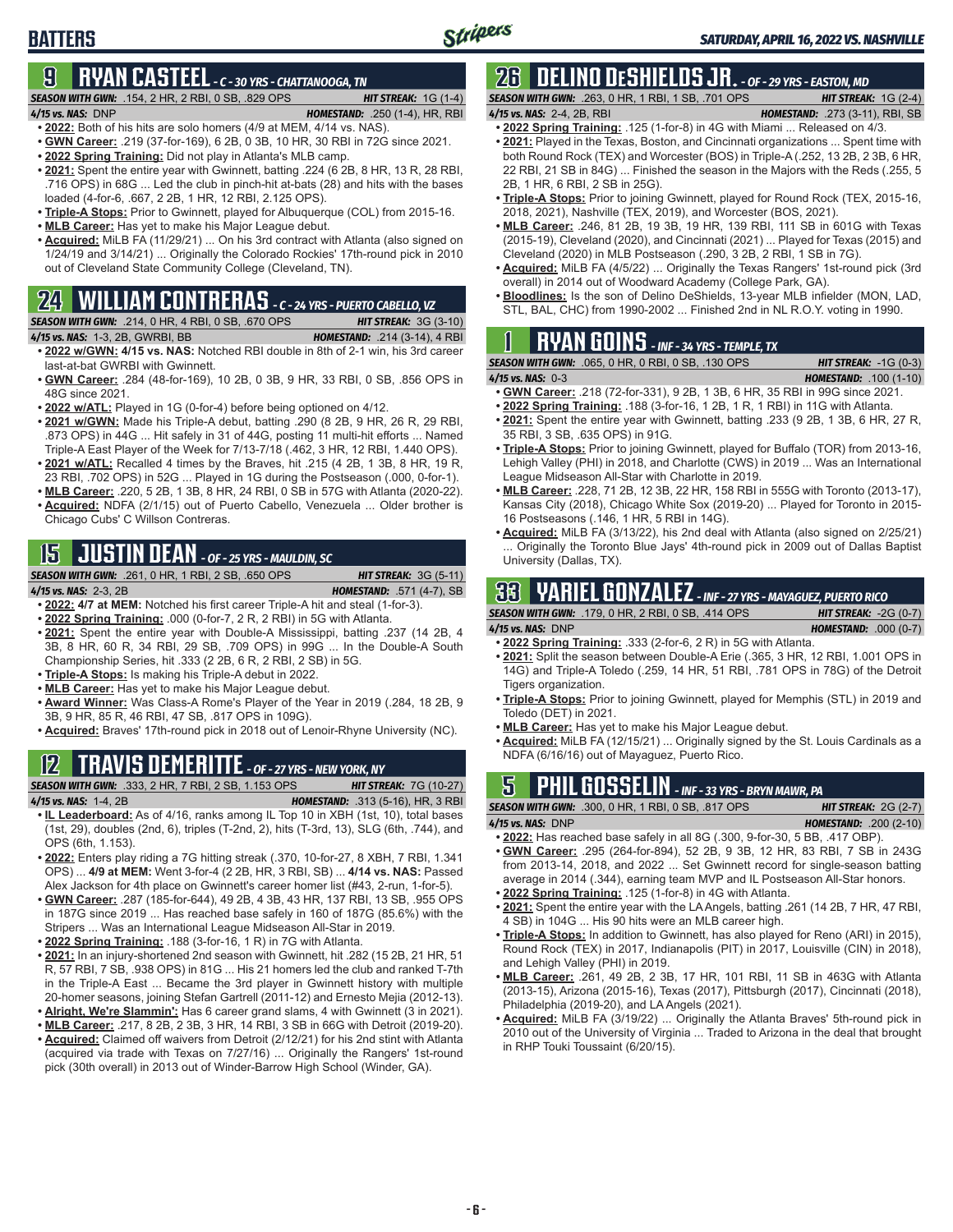# **BATTERS**

# **18 GREYSON JENISTA** *- OF - 25 YRS - LAWRENCE, KS*

#### *SEASON WITH GWN:*.333, 4 HR, 5 RBI, 0 SB, 1.218 OPS *HIT STREAK:* -1G (0-3) *4/15 vs. NAS:*0-3, R, BB *HOMESTAND:* .400 (4-10), 2 HR, 2 RBI

- **• IL Leaderboard:** Entering 4/16, ranks among IL Top 10 in homers (T-1st, 4).
- **• 2022: 4/7 at MEM:** Tallied his first career Triple-A hit and RBI with a solo homer to deep CF (2-for-4, RBI) ... **4/12 vs. NAS:** Notched his 2nd career multi-homer game (1st in Triple-A) with pair of solo blasts (#3-4, 2-for-3, 2 RBI).
- **• 2022 Spring Training:** .000 (0-for-6, 1 RBI) in 4G with Atlanta.
- **• 2021:** Spent the entire year with Double-A Mississippi, batting .216 (7 2B, 2 3B, 19 HR, 45 R, 42 RBI, 7 SB, .808 OPS) in 89G ... Ranked among Double-A South leaders in homers (6th), walks (7th, 51), slugging (10th, .465), and OPS (10th) ... In the Double-A South Championship Series, hit .167 (3 HR, 3 RBI) in 5G ... His solo homer in Game 5 on 9/26 vs. Montgomery was the difference in a 2-1 win.
- **• Triple-A Stops:** Is making his Triple-A debut in 2022.
- **• MLB Career:** Has yet to make his Major League debut. **• Acquired:** Braves' 2nd-round pick in 2018 out of Wichita State University (KS).

# **28 JOHN NOGOWSKI** *- INF - 29 YRS - TALLAHASSEE, FL*

*SEASON WITH GWN:*.259, 1 HR, 5 RBI, 2 SB, .838 OPS *HIT STREAK:* 1G (1-4) *4/15 vs. NAS:*DNP *HOMESTAND:* .273 (3-11), HR, 3 RBI, SB **• 2022: 4/12 vs. NAS:** Belted Gwinnett's first homer at Coolray Field this year (2-

- run, off RHP Caleb Boushley), finished 2-for-3 with 2 RBI. **• 2022 Spring Training:** .294 (5-for-17, 1 2B, 3 R, 4 RBI) in 9G with Atlanta.
- **• 2021:** Played for 3 different Triple-A Teams (Memphis, Indianapolis, Sacramento) and 2 different MLB teams (St. Louis, Pittsburgh) ... Combined to bat .211 (7 2B, 6 HR, 29 RBI, 6 SB) in 64G in MiLB ... In 52G in MLB, hit .233 (7 2B, 1 HR, 14 RBI). **• Triple-A Stops:** Prior to joining Gwinnett, has played for Memphis (STL) in 2019
- and 2021, Indianapolis (PIT) in 2021, and Sacramento (SF) in 2021. **• MLB Career:** .233, 7 2B, 0 3B, 1 HR, 14 RBI, 0 SB in 52G with St. Louis (2020-21) and Pittsburgh (2021).
- **• Acquired:** Claimed from San Francisco in the 2021 Rule 5 Draft ... Originally the Oakland Athletics' 34th-round pick in 2014 out of Florida State University.

## **7 ARDEN PABST** *- C - 27 YRS - LOS ANGELES, CA*

#### *SEASON WITH GWN:*.000, 0 HR, 0 RBI, 0 SB, .000 OPS *HIT STREAK:* -1G (0-3)

|  | 4/15 vs. NAS: DNF |
|--|-------------------|
|--|-------------------|

**• 2022 Spring Training:** .000 (0-for-1) in 1G with Atlanta.

- **• 2021:** Spent the entire season with Double-A Altoona (PIT), batting .194 (7 2B, 7 HR, 28 RBI) in 62G ... Also pitched once (0.00 ERA, 0 ER in 0.1 IP).
- **• Triple-A Stops:** Prior to joining Gwinnett, played 1G for Indianapolis (PIT) in 2018 ... Debuted on 6/24/18 vs. Durham (2-for-3, R).
- **• MLB Career:** Has yet to make his Major League debut.
- **• Acquired:** MiLB FA (3/8/22) ... Originally the Pittsburgh Pirates' 12th-round pick in 2016 out of Georgia Tech (Atlanta, GA).

## **8 BRADEN SHEWMAKE** *- INF - 24 YRS - WYLIE, TX*

*SEASON WITH GWN:*.300, 1 HR, 1 RBI, 1 SB, .750 OPS *HIT STREAK:* 1G (1-4) *4/15 vs. NAS:*1-4 *HOMESTAND:* .125 (1-8)

*4/15 vs. NAS:*DNP *HOMESTAND:* .--- (0-0)

- **• Prospecting:** Entering 2022, ranked the Braves' No. 6 prospect by MLB.com. **• 2022: 4/5 at MEM:** Went 2-for-4 with a stolen base in his Triple-A debut ... **4/6 at MEM:** Blasted his first career Triple-A homer (solo) in 3-for-5 effort.
- **• 2022 Spring Training:** .000 (0-for-9, 1 R, 1 RBI) in 5G with Atlanta.
- **• 2021:** Spent the entire year with Double-A Mississippi, batting .228 (14 2B, 3 3B, 12 HR, 40 R, 40 RBI, 4 SB, .672 OPS) in 83G ... In the Double-A South Championship Series, hit .100 (2 R, 1 RBI) in 5G ... Named by MiLB.com as a Braves Organization All-Star.
- **• Triple-A Stops:** Is making his Triple-A debut in 2022.
- **• MLB Career:** Has yet to make his Major League debut.
- **• Acquired:** Braves' 1st-round pick (21st overall) in 2019 out of Texas A&M.

# **17 PRESTON TUCKER** *- OF - 31 YRS - TAMPA, FL*

| <b>SEASON WITH GWN:</b> .214, 0 HR, 1 RBI, 0 SB, .675 OPS | <b>HIT STREAK:</b> $-2G(0-6)$ |
|-----------------------------------------------------------|-------------------------------|
| $4/15$ vs. NAS: $0-4$                                     | <b>HOMESTAND:</b> .111 (1-9)  |
|                                                           |                               |

- **• 2022: 4/9 at MEM:** In his first affiliated game since 5/7/19 with Triple-A Charlotte, went 2-for-3 (2B, R, RBI).
- **• GWN Career:** .243 (18-for-74), 5 2B, 1 3B, 0 HR, 7 RBI in 21G since 2018.
- **• 2021:** Played for Kia of the KBO (.237, 24 2B, 1 3B, 9 HR, 59 RBI in 127G), his 3rd-straight season with the club (hit .284 with 50 HR in 364G from 2019-21).
- **• Triple-A Stops:** Has played for 5 teams in all, including Oklahoma City (HOU, 2014), Fresno (HOU, 2015-17), Gwinnett (ATL, 2018), Louisville (CIN, 2018), and Charlotte (CWS, 2019).
- **• MLB Career:** .222, 38 2B, 1 3B, 23 HR, 68 RBI in 243G with Houston (2015-16), Cincinnati (2018), and Atlanta (.240, 4 HR, 22 RBI in 80G in 2018) ... Played in the 2015 MLB Postseason with Houston (0-for-2 in 3G).
- **• Acquired:** MiLB FA (3/31/22) ... Is 2nd stint with Atlanta (2018) ... Originally the Houston Astros' 7th-round pick in 2012 out of the University of Florida.

# **4 PAT VALAIKA** *- INF - 29 YRS - VALENCIA, CA*

*SEASON WITH GWN:*.361, 2 HR, 9 RBI, 1 SB, 1.036 OPS *HIT STREAK:* 5G (8-20)

*4/15 vs. NAS:*1-4, R *HOMESTAND:* .308 (4-13), SB

- **• IL Leaderboard:** As of 4/16, ranks among IL Top 10 in hits (T-3rd, 13), RBI (T-8th, 9), batting (10th, .361), and total bases (T-10th, 22).
- **• 2022: 4/6 at MEM:** Crushed go-ahead 2-run HR (1) in 5-3 win (2-for-5, 2 RBI) ... **4/7 at MEM:** Fell triple shy of the cycle (3-for-4, 2-run HR, 3 RBI) in 5-2 win.
- **• 2022 Spring Training:** .300 (3-for-10, 1 2B, 1 HR, 2 R, 3 RBI) in 7G with Atlanta.
- **• 2021:** Split the year between Baltimore (.201, 8 2B, 5 HR, 25 RBI, 1 SB in 91G)
- and Triple-A Norfolk (.225, 1 2B, 2 HR, 7 RBI in 22G).
- **• Triple-A Stops:** Prior to joining Gwinnett, has played for Albuquerque (COL) from 2016-19 and Norfolk (BAL) in 2021 ... Pacific Coast League All-Star in 2019.
- **• MLB Career:** .221, 34 2B, 1 3B, 30 HR, 92 RBI, 1 SB in 374G with Colorado (2016-19) and Baltimore (2020-21) ... Played in the MLB Postseason with the Rockies in 2017 and 2018 (.500, 1-for-2, 1 2B in 2G).
- **• Acquired:** MiLB FA (3/18/22) ... Originally the Colorado Rockies' 9th-round pick in 2013 out of UCLA.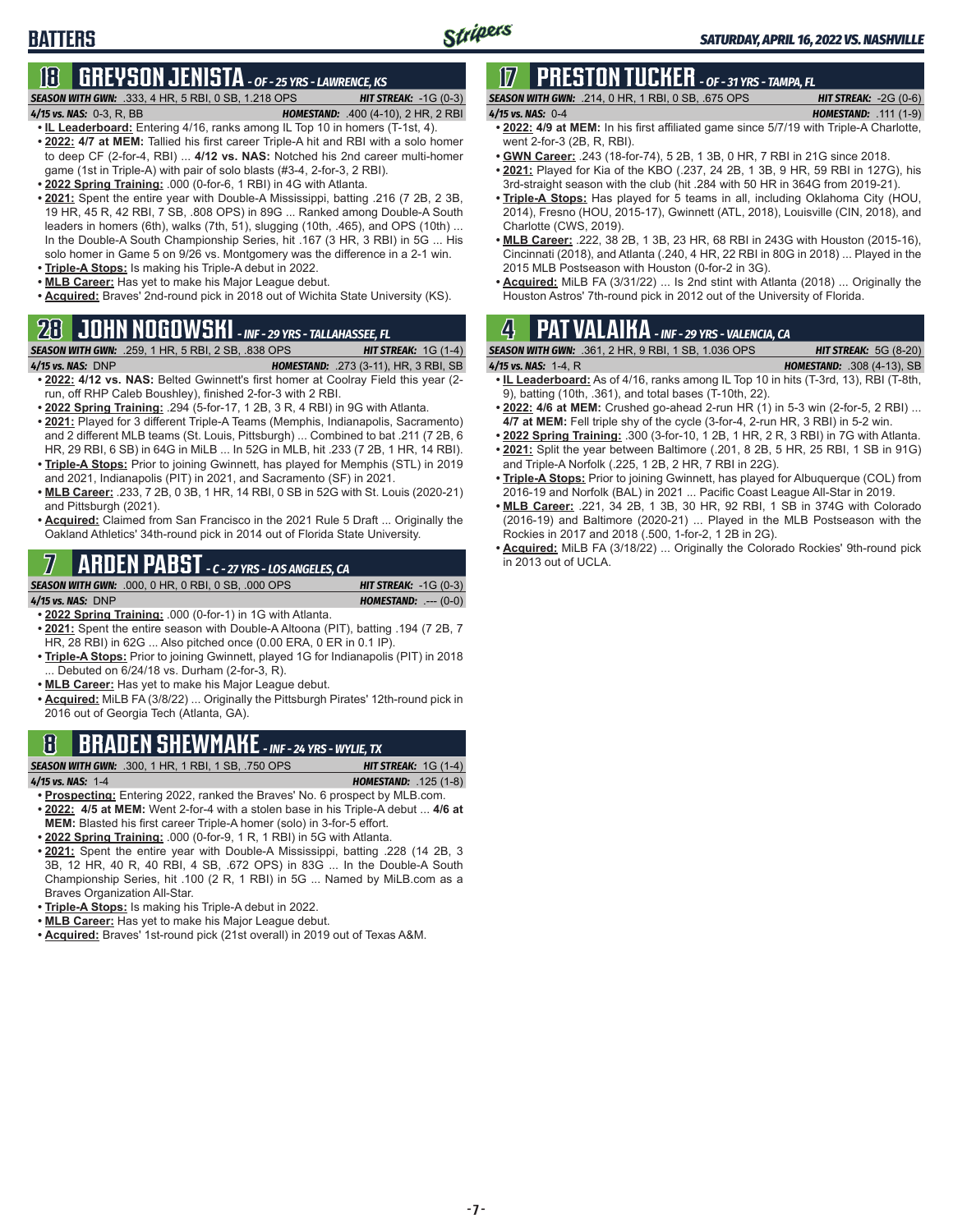|                 | <b>HITTING BREAKDOWN</b> |    |                          |              |                 |  |                      |                        |                                           | Stripers                            |                |    |               |   |          | <b>SATURDAY, APRIL 16, 2022 VS. NASHVILLE</b> |   |                          |   |                          |
|-----------------|--------------------------|----|--------------------------|--------------|-----------------|--|----------------------|------------------------|-------------------------------------------|-------------------------------------|----------------|----|---------------|---|----------|-----------------------------------------------|---|--------------------------|---|--------------------------|
| <b>TOTAL:</b>   | .260, 13 HR, .786 OPS    |    |                          | <b>RISP:</b> |                 |  | .265, 4 HR, .815 OPS |                        | <b>RUNS/INNING:</b>                       | 1                                   | $\overline{2}$ | 3  | 4             | 5 | 6        |                                               | 8 | 9                        | x | <b>TOT</b>               |
| <b>Vs. LHP:</b> | .314, 4 HR, 1.001 OPS    |    |                          |              | <b>RISP/20:</b> |  | .318, 1 HR, .817 OPS |                        | Stripers:                                 | 6                                   | 8              | 13 | 2             | 5 | $\Omega$ | 3                                             | 4 |                          | 0 | 42                       |
| <b>Vs. RHP:</b> | .245.9 HR. .730 OPS      |    |                          | LOADED:      |                 |  | 111, 0 HR, .422 OPS  |                        | Opponents:                                | 5                                   |                |    | $\mathcal{P}$ | 4 | 5        |                                               | 8 |                          | 0 | 38                       |
|                 |                          |    |                          |              |                 |  |                      |                        |                                           |                                     |                |    |               |   |          |                                               |   |                          |   |                          |
|                 |                          |    |                          |              |                 |  |                      | <b>HOME RUNS</b>       |                                           |                                     |                |    |               |   |          |                                               |   | <b>MULTI-GAMES</b>       |   |                          |
| <b>Player</b>   | 1 <sub>R</sub>           | 2R | 3R                       | <b>GS</b>    | Tot.            |  |                      | Off LH Off RH Team W-L | Last HR with Gwinnett (Regular Season)    |                                     |                |    |               |   |          | <b>Hit</b>                                    |   | <b>RBI</b>               |   | <b>HR</b>                |
| Casteel         | 2                        |    | $\overline{\phantom{0}}$ |              |                 |  |                      | $0 - 2$                | 4/14/22 vs. NAS, 1R (RH Peter Strzelecki) |                                     |                |    |               |   |          |                                               |   | -                        |   | $\overline{\phantom{0}}$ |
| Contreras       |                          |    |                          |              |                 |  |                      | $0 - 0$                |                                           | 9/7/21 at COL, 1R (LH Kirk McCarty) |                |    |               |   |          | $\overline{\phantom{a}}$                      |   |                          |   |                          |
| Dean            |                          |    | $\overline{\phantom{0}}$ | -            | -               |  |                      | $0 - 0$                |                                           |                                     | ---            |    |               |   |          | C                                             |   | $\overline{\phantom{0}}$ |   |                          |
| Demeritte       | ۰.                       |    |                          |              |                 |  |                      | $0 - 2$                | 4/14/22 vs. NAS, 2R (RH Jason Alexander)  |                                     |                |    |               |   |          | 3                                             |   | 3                        |   |                          |

| Goins    |   |   |                          |    |   | $0 - 0$ | 9/14/21 vs. NAS, 1R (RH Josh Lindblom)      |  |  |
|----------|---|---|--------------------------|----|---|---------|---------------------------------------------|--|--|
| Gonzalez |   |   |                          |    |   | $0-0$   |                                             |  |  |
| Gosselin |   |   |                          |    | - | $0-0$   | 8/25/18 at CLT, 2R (RH Asher Wojciechowski) |  |  |
| Jenista  |   |   |                          |    |   | $3-0$   | 4/12/22 vs. NAS, 1R (LH Rex Brothers)       |  |  |
| Nogowski |   |   | $\overline{\phantom{a}}$ |    |   | $1 - 0$ | 4/12/22 vs. NAS, 2R (RH Caleb Boushley)     |  |  |
| Pabst    |   |   | $\overline{\phantom{a}}$ |    |   | $0 - 0$ |                                             |  |  |
| Shewmake |   | - | -                        |    | - | $1 - 0$ | 4/6/22 at MEM, 1R (LH Matthew Liberatore)   |  |  |
| Tromp    |   |   | -                        |    |   | $0 - 1$ | 4/5/22 at MEM, 1R (RH T.J. Zeuch)           |  |  |
| Tucker   |   |   |                          |    |   | $0-0$   |                                             |  |  |
| Valaika  |   |   |                          |    |   | $2 - 0$ | 4/7/22 at MEM, 2R (RH Johan Oviedo)         |  |  |
| Total:   | 5 |   |                          | 13 |   |         |                                             |  |  |

|                                                          |                                                                                 |         |                                  | <b>HOME RUN VARIANTS</b> |                 |                  |                |                    |                    |                                        |         |      |           |                   | <b>PINCH HITTERS</b> |                                   |                   |                |                 |                          |           |
|----------------------------------------------------------|---------------------------------------------------------------------------------|---------|----------------------------------|--------------------------|-----------------|------------------|----------------|--------------------|--------------------|----------------------------------------|---------|------|-----------|-------------------|----------------------|-----------------------------------|-------------------|----------------|-----------------|--------------------------|-----------|
|                                                          | Back-to-Back Homers (1x):<br>Nogowski (2R) / Jenista, 4/12 vs. NAS (2nd Inning) |         |                                  |                          |                 |                  |                |                    |                    |                                        |         |      | <b>AB</b> | $\mathsf{R}$<br>0 | н<br>0               | 2B<br>0                           | 3B<br>$\mathbf 0$ | <b>HR</b><br>0 | <b>RBI</b><br>0 | <b>BB</b><br>$\mathbf 0$ | <b>SO</b> |
| Back-to-Back-to-Back Homers (0x):<br>---                 |                                                                                 |         |                                  |                          |                 |                  |                |                    |                    |                                        |         |      |           |                   |                      |                                   |                   |                |                 |                          |           |
| ---                                                      | Pinch-Hit Homers (0x):                                                          |         |                                  |                          |                 |                  |                |                    |                    |                                        |         |      |           |                   |                      |                                   |                   |                |                 |                          |           |
| Leadoff (Game) Homers (0x):<br>---                       |                                                                                 |         |                                  |                          |                 |                  |                |                    |                    |                                        |         |      |           |                   |                      |                                   |                   |                |                 |                          |           |
| Walk-Off Homers (0x):<br>---                             |                                                                                 |         |                                  |                          |                 |                  |                |                    |                    |                                        |         |      |           |                   |                      |                                   |                   |                |                 |                          |           |
|                                                          |                                                                                 |         |                                  |                          |                 |                  |                |                    |                    |                                        | Totals: | .000 | 1         | 0                 | 0                    | 0                                 | $\mathbf{0}$      | 0              | $\mathbf{0}$    | $\mathbf{0}$             | 1         |
|                                                          |                                                                                 |         | <b>STRIPERS BATTING BY MONTH</b> |                          |                 |                  |                |                    |                    |                                        |         |      |           |                   |                      | <b>HITTER AWARDS &amp; HONORS</b> |                   |                |                 |                          |           |
| April:<br>May:<br>June:<br>July<br>August:<br>September: | <b>AVG</b><br>.260                                                              | G<br>10 | 2B<br>20                         | 3B<br>3                  | <b>HR</b><br>13 | <b>RBI</b><br>40 | <b>SB</b><br>9 | <b>OBP</b><br>.332 | <b>SLG</b><br>.454 | <b>OPS</b><br>.786                     | Player  |      |           | <b>Award/Date</b> |                      |                                   |                   |                | <b>Stats</b>    |                          |           |
| <b>HITTING STREAKS (10-PLUS GAMES)</b>                   |                                                                                 |         |                                  |                          |                 |                  |                |                    |                    | <b>ON-BASE STREAKS (15-PLUS GAMES)</b> |         |      |           |                   |                      |                                   |                   |                |                 |                          |           |
| Player                                                   | <b>Stats</b><br><b>Length/Dates</b>                                             |         |                                  |                          |                 |                  |                |                    | Player             | Length/Dates                           |         |      |           |                   |                      | <b>Stats</b>                      |                   |                |                 |                          |           |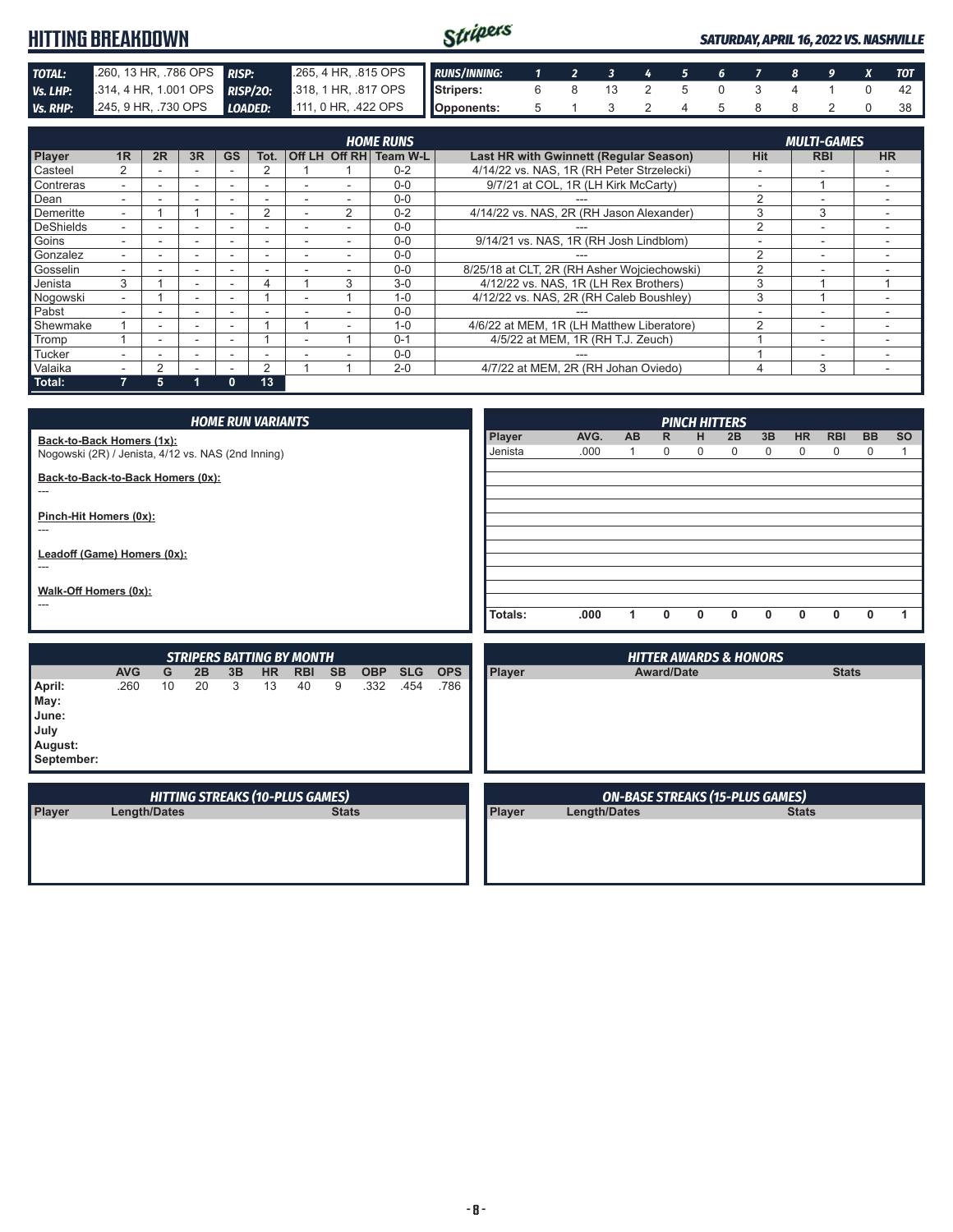## **SEASON SUMMARY**



## **TEAM HIGHS & LOWS**

| <b>OFFENSE:</b>                    |                                                                     |
|------------------------------------|---------------------------------------------------------------------|
|                                    |                                                                     |
|                                    |                                                                     |
|                                    |                                                                     |
|                                    |                                                                     |
|                                    |                                                                     |
|                                    |                                                                     |
|                                    |                                                                     |
|                                    | Most Home Runs, Inning 2 (2x, last: 2nd Inning, 4/12 vs. Nashville) |
|                                    |                                                                     |
|                                    |                                                                     |
|                                    |                                                                     |
|                                    |                                                                     |
|                                    |                                                                     |
|                                    |                                                                     |
|                                    |                                                                     |
| <b>PITCHING:</b>                   |                                                                     |
|                                    |                                                                     |
|                                    |                                                                     |
|                                    |                                                                     |
|                                    |                                                                     |
|                                    |                                                                     |
|                                    |                                                                     |
|                                    |                                                                     |
|                                    |                                                                     |
|                                    |                                                                     |
|                                    |                                                                     |
| <b>DEFENSE:</b>                    |                                                                     |
| $M$ sat Dauble Dlave Tumsed, Camer | $0/(0, t)$ loot $4/4$ $t \rightarrow 0$ Normalize                   |

| <b>DEFENSE:</b> |  |  |
|-----------------|--|--|
|                 |  |  |
|                 |  |  |
|                 |  |  |
|                 |  |  |

### **TEAM MISCELLANEOUS**

Most Caught Stealing, Game ....................................................1 (4/10 at Memphis)

| Long Multi-Game Scoreless Streak | None |
|----------------------------------|------|

Largest Comeback Win .........................................1 Run (4/6 at Memphis, 0-1, 5-3) ................ 5 Runs (4/13 vs. Nashville, 5-0, 5-7) ......................9 (10x, last: 4/15 vs. Nashville) Longest Game, Time ............................................................3:23 (4/10 at Memphis) ................................3:23 (4/10 at Memphis) Shortest 9.0-Inning Game, Time ............................................2:34 (4/8 at Memphis) Largest Home Attendance ................................................ 5,018 (4/12 vs. Nashville) Largest Road Attendance .....................................................3,622 (4/9 at Memphis) Longest Total Delay............................................................ 0:12 (4/12 vs. Nashville) Long Multi-Game Scoring Drought ................................................................... None Long Multi-Game Scoreless Streak .................................................................. None

## **INDIVIDUAL HIGHS & LOWS**

| <b>HITTING (GAME):</b> |  |
|------------------------|--|
|                        |  |
|                        |  |
|                        |  |
|                        |  |
|                        |  |
|                        |  |
|                        |  |
|                        |  |
|                        |  |
|                        |  |
|                        |  |
|                        |  |
|                        |  |

#### **PITCHING (GAME):**

| Low-Run 9.0 IP CG …………………………………………………………………………………None |
|-------------------------------------------------------|

#### **DEFENSE (GAME):**

### **STREAKS**

#### **OFFENSIVE (LONGEST IN 2022 ONLY):**

| <u> U. . Enuite (Europeul III euse Unei II</u> |  |
|------------------------------------------------|--|
|                                                |  |
|                                                |  |
|                                                |  |
|                                                |  |
|                                                |  |
|                                                |  |

#### **PITCHING (LONGEST IN 2022 ONLY):**

### **LAST TIME IT HAPPENED (GWINNETT REGULAR-SEASON HISTORY)**

#### **INDIVIDUAL OFFENSE:**

|                                                        | Homers, Both Sides of Plate  Drew Waters (5/18/21 at Nashville)            |
|--------------------------------------------------------|----------------------------------------------------------------------------|
|                                                        |                                                                            |
|                                                        |                                                                            |
|                                                        | Back-to-Back-to-Back Homers  Arcia/Camargo/Demeritte (5/8/21 at Charlotte) |
|                                                        |                                                                            |
|                                                        |                                                                            |
|                                                        |                                                                            |
|                                                        |                                                                            |
|                                                        |                                                                            |
|                                                        |                                                                            |
|                                                        |                                                                            |
|                                                        |                                                                            |
|                                                        |                                                                            |
|                                                        |                                                                            |
|                                                        |                                                                            |
| <b>INDIVIDUAL PITCHING:</b><br>0.0 Inning Porfoot Camo | Novor                                                                      |
|                                                        |                                                                            |

| 9.0-Inning No-Hitter (Solo)Todd Redmond (5/28/10 at Louisville)                |  |
|--------------------------------------------------------------------------------|--|
| 9.0-Inning No-Hitter (Comb.) Wooten/Marksberry/Ramirez (6/30/16 at Louisville) |  |
|                                                                                |  |
|                                                                                |  |
|                                                                                |  |
| 21 Consecutive Saves Converted Jairo Asencio (9/6/09-8/8/11)                   |  |
| 25.0-Inning Scoreless Streak Stephen Marek, 25.1 IP (6/6/10-8/2/10)            |  |
|                                                                                |  |

| <u>TEAM OFFENSE:</u>       |                                                                   |
|----------------------------|-------------------------------------------------------------------|
|                            |                                                                   |
|                            |                                                                   |
|                            |                                                                   |
|                            |                                                                   |
|                            |                                                                   |
|                            |                                                                   |
|                            |                                                                   |
|                            |                                                                   |
|                            |                                                                   |
|                            |                                                                   |
|                            |                                                                   |
|                            |                                                                   |
|                            |                                                                   |
|                            |                                                                   |
| <b>TEAM PITCHING:</b>      |                                                                   |
|                            |                                                                   |
|                            |                                                                   |
|                            |                                                                   |
|                            |                                                                   |
|                            |                                                                   |
|                            |                                                                   |
|                            |                                                                   |
|                            |                                                                   |
| <b>TEAM DEFENSE:</b>       |                                                                   |
|                            | Turn a Triple Play6/5/21 vs. Jacksonville (Camargo-Kipnis-Snider) |
|                            |                                                                   |
|                            |                                                                   |
| <b>TEAM MISCELLANEOUS:</b> |                                                                   |
|                            |                                                                   |

# 21-Run Mar